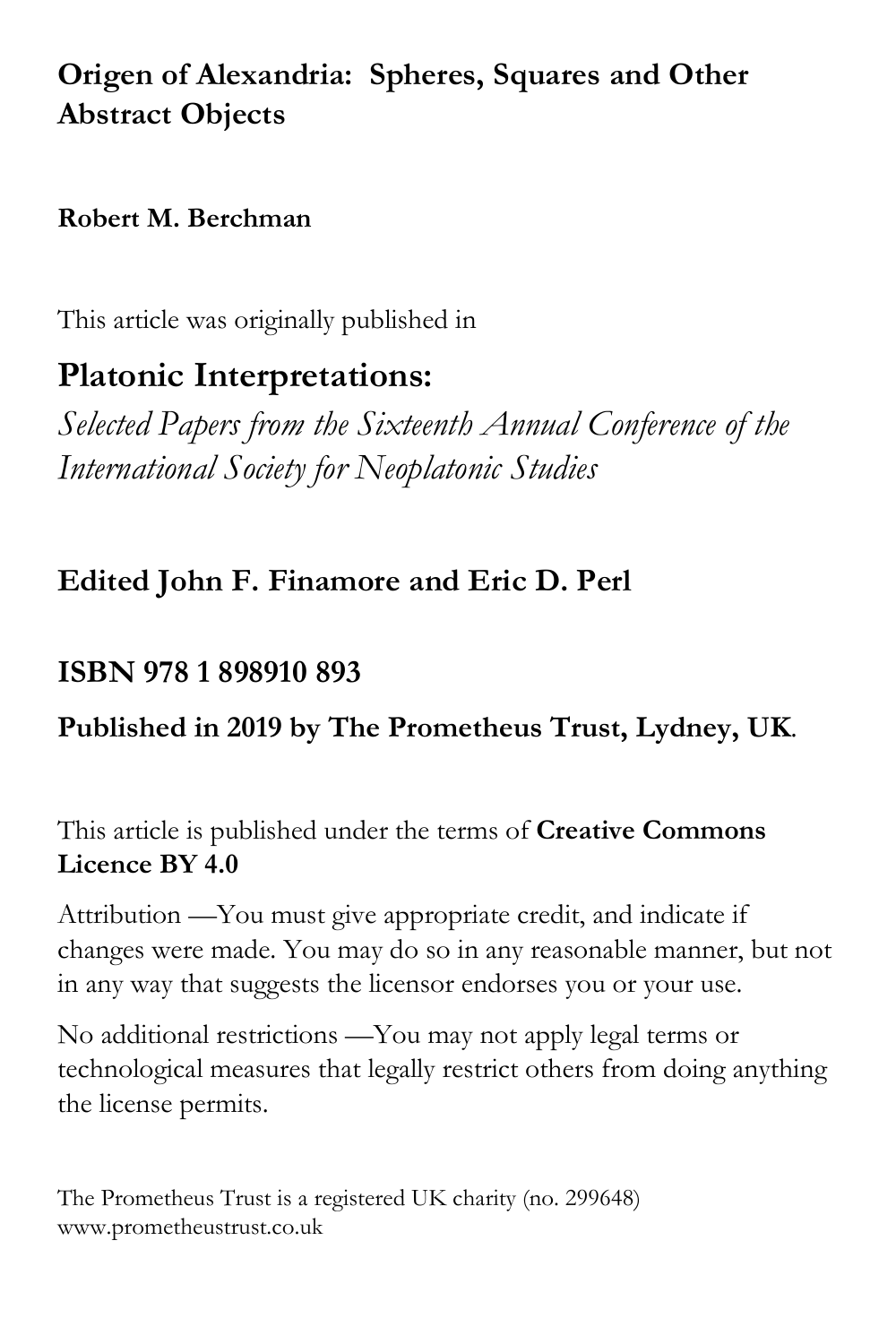# Origen of Alexandria Spheres, Squares and Other Abstract Objects

### Robert M. Berchman

My aim is: to teach you to pass from a piece of disguised nonsense to something that is patent nonsense. Wittgenstein, *Philosophical Investigations,* #464

#### Précis

 There is a story - *Flatland* – about a square which lives in a two-dimensional world. <sup>[1](#page-1-0)</sup> One day a square is enlightened by a sphere about the three-dimensional world. The square cannot see the sphere except as a two-dimensional projection in his flat two-dimensional world. A circle magically appears, grows, and shrinks out of existence as it moves through a plane. The clever way in which the sphere enlightens the square is with the cryptic nonsense phrase "upward not northward." In square language this is strictly nonsense for upward and northward are synonymous. Of the four possible directions of movement to flatlanders if gravity pulls southward, north is up and south is down. Thus when the sphere says "upward not northward" it is like someone saying: "come closer but do not get any nearer" which sounds like nonsense. But in the case of the sphere talking to the square, this is not nonsense but an illuminating sort of nonsense designed to turn mind in a third direction - beyond the limits of their worlds - to other possible worlds.

 Origen has little patience for disguised or patent nonsense preferring a good bite of 'illuminating nonsense'. He proposes that *gnothi seauton* and *homoiosis theo* are not generalizations derived from experience psychologism]; not subjective mental states with psychological properties [intuitionism]; not signs or a game played with signs or a manipulation of linguistic symbols [formalism]; but abstract objects or conceptually independent intelligible objects [realism]. He claims that transcendent subjectivity is dependent upon a *gnothi seauton* [a god within]. He argues that *gnothi seauton* triggers a

<span id="page-1-0"></span> $1$  Abbott, (1996) 47-65.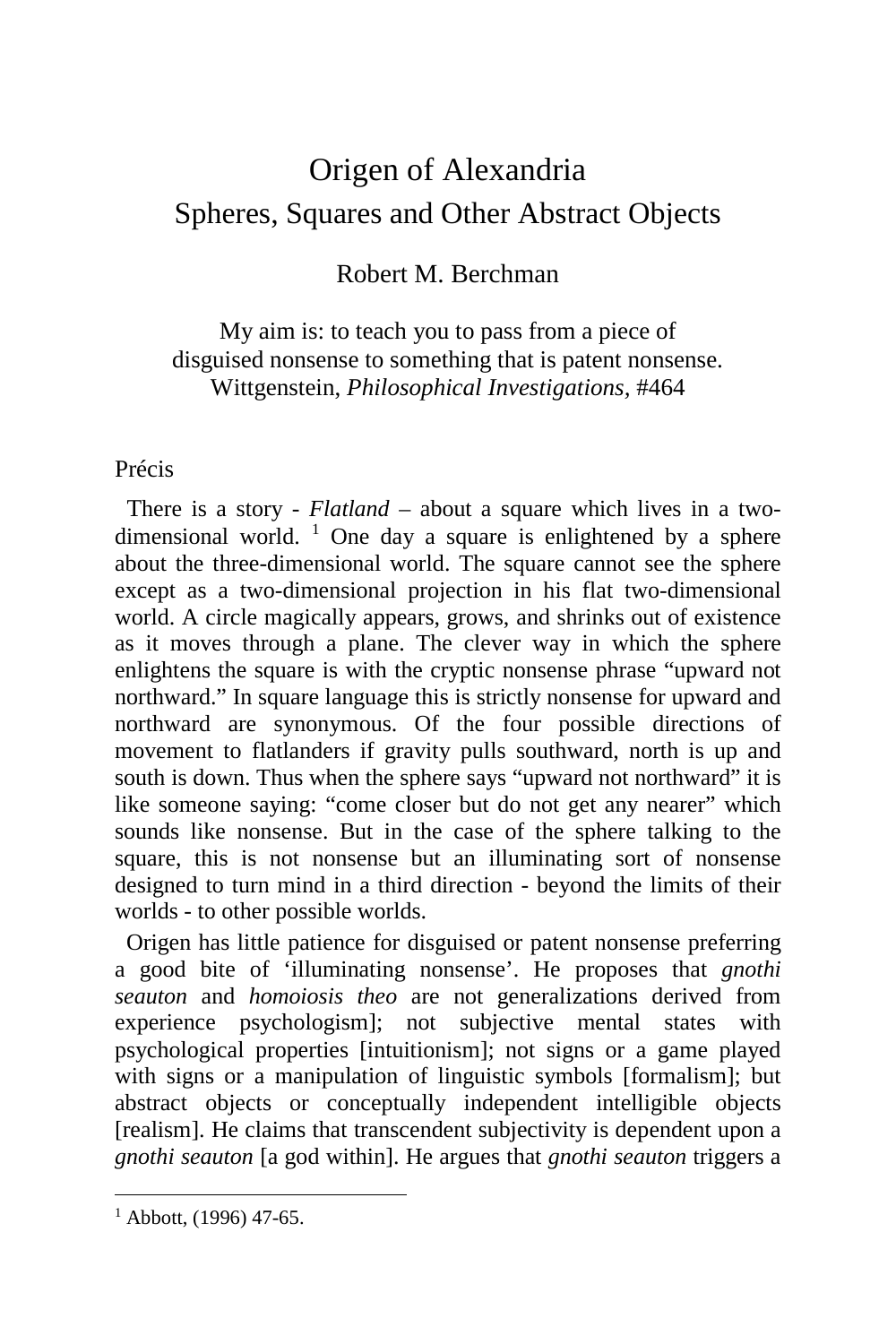desire for ascent to a *homoiosis theo* [likeness to God] wherein a transcendent self beyond an empirical self and an ideal language beyond ordinary language are acquired - through the *praxis* of contemplative prayer.  $2$ 

#### **Controversies**

 Controversy swirls about Origen's knowledge and use of later Platonic, Aristotelian and Pythagorean sources; <sup>[3](#page-2-1)</sup> and whether use denotes dependency - thereby compromising Christian principles. [4](#page-2-2) Even though there are differing social allegiances to philosophical schools and religious communities in late antiquity it may well be that such an approach is reductionist and thus misleading.  $\frac{5}{3}$  $\frac{5}{3}$  $\frac{5}{3}$  The Hadot-Wittgenstein thesis may offer a way out an intractable, unnecessary impasse. [6](#page-2-4) The argument is straightforward: 1] language is a tool or instrument with a family resemblance of various activities; 2] its rules are signposts that point toward shared practices; and 3] since language use is public thus claims that there are private languages is anachronistic. These claims carry implications. Since language derives meaning from its public context, Origen's use of metaphysical

<span id="page-2-0"></span><sup>2</sup> Since there is an extensive recent historical-literary reference and scholarship on *gnothi seauton*, *homoiosis theou*, and prayer on the *corpus Origenianum* exists. For detailed studies of these concepts from an historical, literary, and textual perspective see Castagno, (2000); Limone, (2018); Crouzel, (1962); Edwards,  $(2002)$ ; Ramelli,  $(2009)$  217-263; and on the spiritual senses in general, cf. e.g. Gavrilyuk and Coates, (2001). This enquiry focuses primarily on questions in Origen's epistemology of theology, philosophy of mind, and philosophy of language.

<span id="page-2-1"></span><sup>3</sup> For analysis of Origen's use of philosophical sources, see Limone, (2018).

<span id="page-2-2"></span><sup>&</sup>lt;sup>4</sup> Within Origen studies two options represented by: 1] Crouzel, (1962); Edwards, (2002) and; 2] Ramelli, (2009) 217-263; Limone, (2018) remain dominant. Either one denies a direct and constitutive Platonic and Aristotelian philosophical influence on Origen's theology; or admits of indirect and derivative influence of later Platonic and Aristotelian thought on Origen's philosophical theology. Arguments for 'distancing' Origen from later ancient philosophy rest on textual and literary claims that range from the few direct citations of Origen of pagan sources; of the distinction between the Christian and Pagan Origen; that Origen wrote no commentaries on Platonic or Aristotelian texts; and that his thought is articulated through distinct Patristic exegetical and hermeneutical *topoi* distinct from Stoic and Platonic ones.

<span id="page-2-3"></span><sup>5</sup> See, Heide, (2016) 41-59.

<span id="page-2-4"></span><sup>6</sup> P. Hadot, (1998/2004); Wittgenstein, (1958).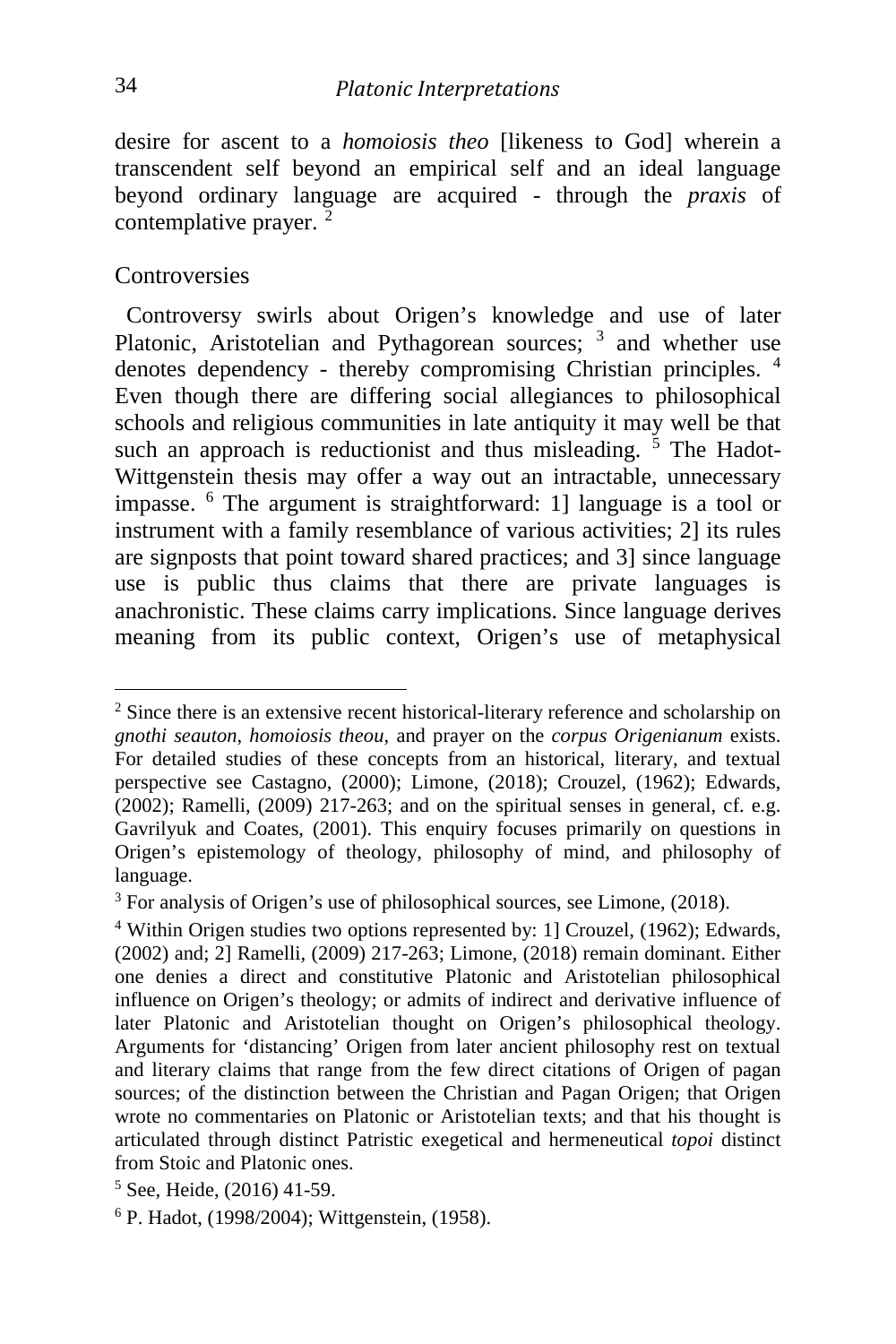language infers no commitment to a Platonic, Aristotelian, Pythagorean or Stoic *suntassein.* Moreover, since his use of a later Platonic-Aristotelian grammar and syntax rests on *nous-logos* ontological and epistemological claims, no essential differences exist between kinds of first principles metaphysics. With a network of overlapping similarities they constitute a family resemblance of metaphysical sets with shared characteristics rather than different philosophical systems.

Horizons

 Origen's metaphysics are anchored in the realist claim of causally deriving the *panta* [all] of being from a triune monistic *arche*  [principle]. Initially adumbrated in the *anupotheton* [ungrounded] of the *idea tou agathou* [Form of the Good], which is Plato's response to the Parmenidean One, the Form of the Good functions as both an intelligibility and ontological ground that gives rise to and sustains all beings and forms of life. Origen's Logos as *idea ideon* and *ousia ousion* functions similarly.[7](#page-3-0) As an *arche dunamis* Logos contains the Forms in his mind as a pre-figuration; and as *energeias* he instantiates these in matter as beginnings, causes, and species of creation through use of a metaphysic of prepositions. [8](#page-3-1)

 Origen's 'abstract object realism' follows from such premises. As a foundationalist, his epistemology is primarily *of* theology and *of* first philosophy and secondarily a theory of knowledge. [9](#page-3-2) It is based on Plato's Republic, Parmenides, *Meno*, *Theatetus* and portions of Aristotle's *Metaphysics* and *De Anima*. <sup>[10](#page-3-3)</sup> He also inherits a middle Platonic reception of Plato and interpretation of Aristotle via a commentary tradition mediated by Ps. Aristotle's *De Mundo* and Alexander of Aphrodisias's *De Intellectu* and *De Anima*. [11](#page-3-4) His epistemology of theology is informed by an Aristotelian notion where

<span id="page-3-0"></span><sup>7</sup> Origen, *CCels* VI.64; II.135; *DePrin* I.4.5.68ff.

<span id="page-3-1"></span><sup>8</sup> Origen, *De Prin* I.2.30.7; I.4.3.65; I.2.12.45. cf. Koch, 1932: 255; Berchman, (1983)130-131.

<span id="page-3-2"></span><sup>9</sup> On Origen's epistemology of theology, see Berchman, (2017) 340-353.

<span id="page-3-3"></span><sup>10</sup> On Aristotle in the Greek *Patres*, see Runia, (1989) 1-34; On Origen's use of Aristotle see Heide, (2016) 41-59; cf. Berchman, (1992) 231-252; (1984) 167- 200.

<span id="page-3-4"></span><sup>&</sup>lt;sup>11</sup> For use of both treatises by Origen, see Boehm, (2003) 451-463; Berchman, (1992) 241-242.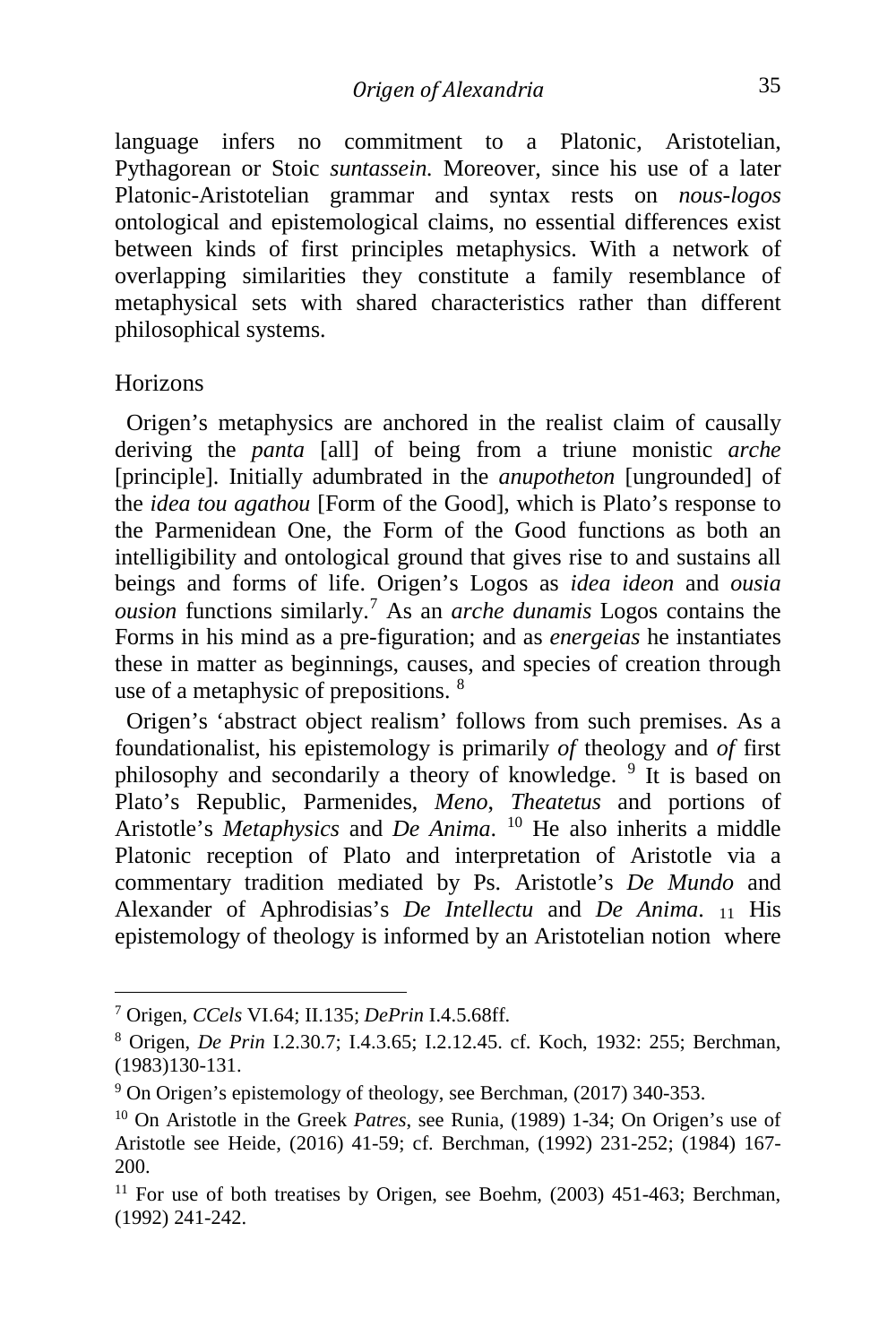knowledge is not merely an internal activity of grasping external objects in inner space, but one of an instance [*nous*] exemplifying its kind, which Aristotle following Plato called *Nous*. A focal theory of meaning emerges here where 'Being' is said in many senses and different beings are not said to be purely homonymous, but rather to be "related to one thing  $(\pi \rho \dot{\sigma} \sigma e \nu)$ .<sup>[12](#page-4-0)</sup>

#### Numbers and Other Abstract Objects

 The notion of language games is an analogy to emphasize that we should look at the many ways language is used in context without assuming that these uses have a common essence. Use of arithmology as an exegetical tool by Philo and Origen is an example of a language game or family resemblance whose use does not denote a common Neopythagorean essence.

 Philo of Alexandria proposes that: 1] there is an identity between numbers and things; 2] numbers describe facts about other abstract objects; 3] God and Logos are abstract objects that fall into the same class as numbers; 4] like numbers they belong to concepts but are not properties of any concept; and 4] like numbers they are neither spatial, nor physical, nor subjective. <sup>[13](#page-4-1)</sup> Origen also assumes an identity between numbers and things. <sup>14</sup> Among these are: firstly, notions of meaning where being is related to God and Logos as 'monad[s];'  $15$ secondly, to Logos as 'the [first] counted or countable number;' <sup>[16](#page-4-4)</sup> and

<span id="page-4-0"></span><sup>12</sup> Aristotle, *Metaphysics*, 1003a33-34. G.E.L Owen translates this ττρός *εv* formula as "focal meaning", and in his paraphrase, it means that all the "senses [of 'being'] have one focus, one common element", or "a central sense", so that "all its senses can be explained in terms of substance and of the sense of 'being' that is appropriate to substance." Owen, (1960) 168-9 and189.

<span id="page-4-1"></span><sup>&</sup>lt;sup>13</sup> For example monad and one [One as Monad and One as the first sequence of numbers] discloses the nature of the unity which is God and Logos; and secondly, that numbers as abstract objects instantiate and provide a mapping of concrete objects. For example the number six provides an arithmological account of the six days of creation [Gen 1:31b LXX]. On Philo's exegetical use of the number one, see *Opf*. 15, 27, 35, *Leg* 2.3, *Praem* 39; and the number six see *Opf.* 13. cf. Berchman, 2013, 179-183.

<span id="page-4-2"></span><sup>14</sup> On Origen, Clement and Alexandrian Pythagoreanism, see G. Bostock, (2003) 465-478.

<span id="page-4-3"></span><sup>15</sup> Origen, *CJh* I.20-23.

<span id="page-4-4"></span><sup>16</sup> On the counted or countable number see Aristotle, *Physics*, IV.11 219b6.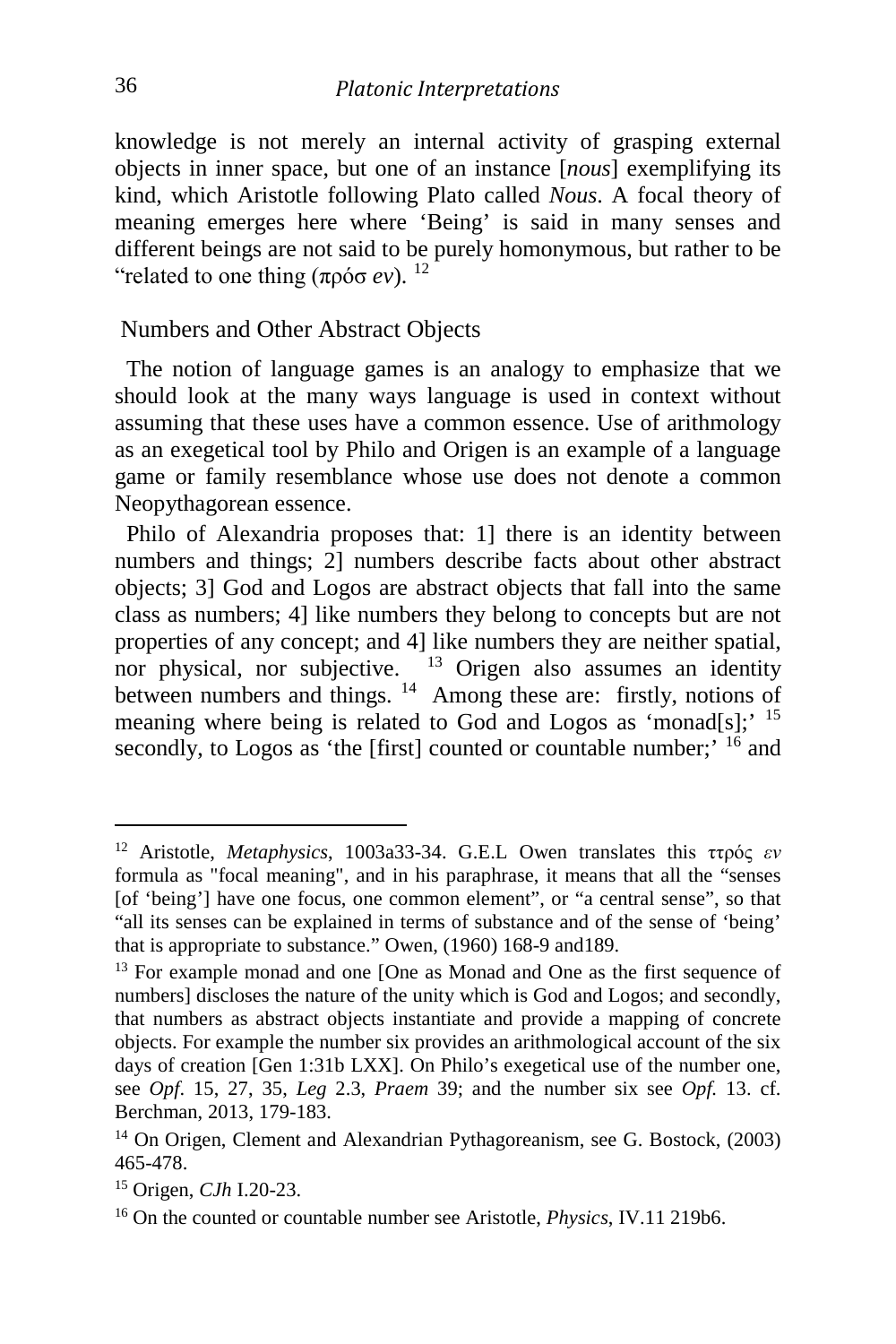thirdly where being is mapped through mathematical notions of 'class [identity] and extension [relation].<sup>'  $17$ </sup>

 Numbers are central to this *pros hen* scheme. Since numbers are objects of intellect or conceptually independent objects [mathematical realism], they are neither spatial, nor physical, nor subjective, but are non-sensible and objective. Moreover, while numbers belong to concepts, they are not a property of any concept. This is clear from the etymology of *arithmos*. [18](#page-5-1) The word is related to *ARO*, usually found in the longer form of *ararisko*, 'to join, put together.' *Arithmos*, therefore, has the connotation of something joined - a structure. Numbers thus are understood as structures, so that one speaks of triangular, square, or pentagonal numbers. This is clear from the representation of the *tetraktos*, the arrangement of the numbers 1, 2, 3, and 4: <sup>[19](#page-5-2)</sup>



<span id="page-5-0"></span> $17$  For example, the commonplace statement of identity that Jupiter's moons are four, which looks as if predicates four of Jupiter's moons, should be read as the number of Jupiter's moons is four, as asserting that the two objects – the number of Jupiter's moons and four – are identical. The "is" in "is four" is not the ordinary predicative "is" but asserts numerical not qualitative identity just as in "Euclid *is* the discoverer of geometry." Statements of relation are about the affinity: contingent/accidental - *per se*; or necessary/essential - *a se* between numbers and things. cf. Berchman, (2013)168.

<span id="page-5-1"></span><sup>&</sup>lt;sup>18</sup> On the rules of Neopythagorean language games see Berchman (2013) 172-178.

<span id="page-5-2"></span><sup>&</sup>lt;sup>19</sup> Formalism is often mistakenly associated with Neopythagorean mathematics where mathematical activity comprises the study of possible formal manipulations within a system, as well as the manipulations themselves, where "symbols" need not be regarded as either linguistic or concrete. But practicing Neopythagorean 'exegetes' like Philo, Clement, Origen, Nicomachus, Numenius, Middle and Neoplatonic commentators of the *Timaeus* and 'pythagoreanizing' Gnostics hold that: the "finitary" part of mathematics, or the simple truths of arithmetic, describes indubitable facts about real objects; and that the "ideal" objects that feature in mathematics [geometricals] facilitate research about abstract and concrete objects. Such emerges when it is proposed proposes that first principles are known in accordance with a mathematical grammar and syntax proper to their being.

<span id="page-5-3"></span><sup>&</sup>lt;sup>20</sup> The sum of  $1+2+3+4=10$ , and ten is a triangular number. The number one represents some special problems, since in Pythagorean thinking it was not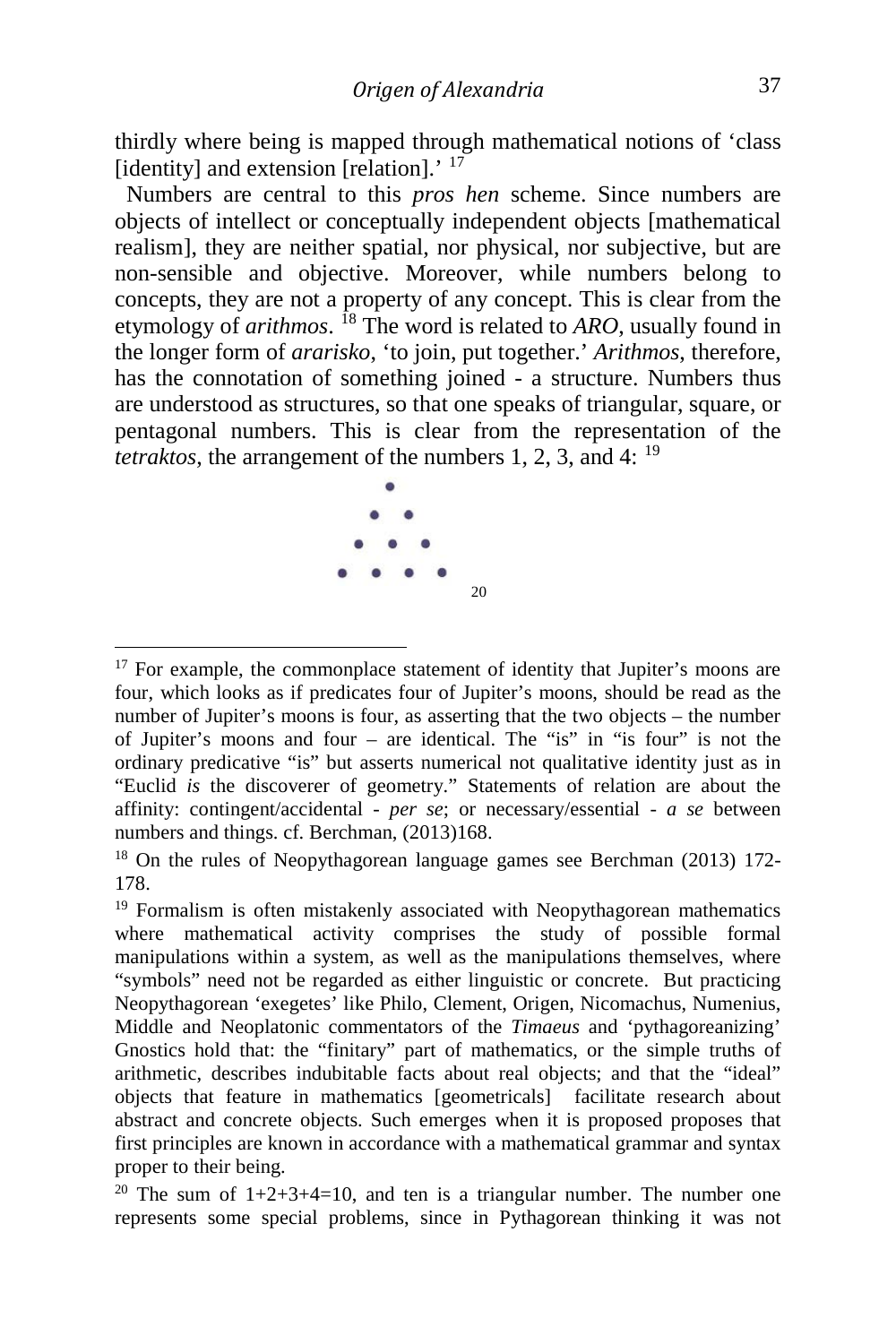Origen predicates unity of each of the different levels of divinity. God the Father is:

A simple intellectual essence, or if I may say so a unity [*henas*] throughout... $^{21}$  $^{21}$  $^{21}$ 

 The Logos is a one and the Spirit is an intellectual existence that cannot be divided. [22](#page-6-1) In the *Peri Archon* Origen also references God the Father and the *Logos* in mathematical terms. They are called a first and second 'one' –a simple one and a one-in-many:

The Father is purely and simply one, is absolutely simple, Whereas there is multiplicity in our Saviour…he was one but For this reason became many as well. <sup>[23](#page-6-2)</sup>

 The rational structure among first principles and creation is mathematical-geometrical and includes the affinity of numbers and things: [24](#page-6-3)

i. God is a simple one beyond the monad who is the ground of creation: or a

. [point] – and is one dimensional

 considered part of the numerical system, so that two was the first even number and three the first odd number. Thus there are three meanings of the number one:

a) one as *monad*

b) one as that which is beyond *monad*

c) one as the first in the sequence of numbers

According to Aristotle, the Greeks distinguished between two types of numbers:<sup>43</sup>

- 1) 'the number which we count' (*arithmos o arithmoumen*) and
- 2) 'the counted or countable number' (*arithmosarithmoumenos or arithmetos*).

The former is the number used every time we count: one, two, and three...The latter is represented by duas, trias, tetras... and is best translated as 'pair, triplet, quadruplet...' in a concrete sense. The understanding of *arithmos* as 'something joined together,' as a 'structure' is clearly seen in Aristotle's definition of 'melody' as an *arithmos dieseon*, a structure or arrangement of small half tones. Similarly Aristotle defines a polygon as an *arithmos trigonon*, a structure or arrangement of triangles. It is this concept of *arithmos arithmetos* which forms the foundation of the teaching about the identity of numbers and things, or, in a weaker form, of the affinity between numbers and things.

<span id="page-6-0"></span><sup>21</sup> Origen, *DePrin* I.1.6.

<span id="page-6-1"></span><sup>22</sup> Ibid. *Clo* II.4; *De Prin* I.1.3

<span id="page-6-2"></span><sup>23</sup> Origen, *CJnh*, I. 20-21.

<span id="page-6-3"></span><sup>24</sup> For parallels see Philo's mapping of the "number" one and the number one beyond the monad, see Berchman 2013: 181-183.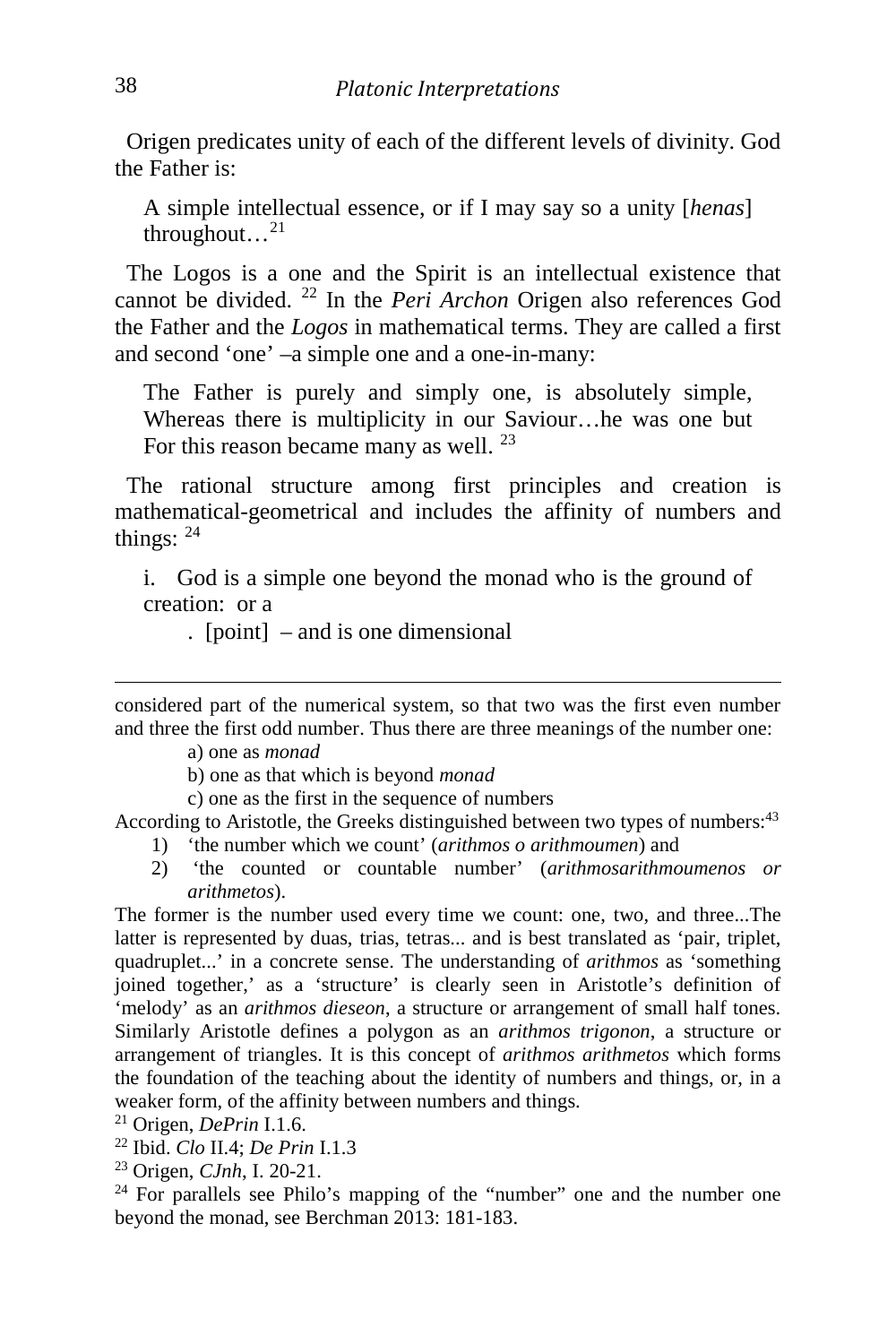ii. Logos as Saviour is the monad, a one-in-many, the first in the sequel of numbers: or a

.. [line] – and is two dimensional

In addition:

iii. Logos as Demiurge is the cause of being and existence.

iv. Logos as Christ stands halfway between divine unity and the multiplicity of creation. As a power of unity and order he is able to order chaos and restore the world to harmony.

v. Creation is the actualization of divine forms in the sensible world through the agency of the demiurgic intellect.<sup>[25](#page-7-0)</sup>

Following Origen's understanding of a cosmic Fall and Restoration there is a continuous flow from the monads into a state of multiplicity and division:

From one beginning arise many differences and varieties, which in their turn are restored...through their subjection to Christ and their unity with the Holy Spirit, to one end, which is like the beginning. <sup>[26](#page-7-1)</sup>

And:

The great diversity of this world comes from the diversity of the motions of those who fell away from the original unity in which they were created by God...but he recalls these very creatures, so different from each other in mental quality, to one harmony of work and endeavor...to produce the harmony of a single world.  $27$ 

The God who brings together his creation into a harmonious whole is in the words of [Wisdom. 11: 21] is he: "who made all things in number, measure and weight." On the basis of this text, Origen goes on to stress that rational creatures and physical matter are made according

<span id="page-7-0"></span> $25$  Philo also maps the demiurge and creation in mathematical-geometrical terms. iii. Logos as Demiurge is a many-in-one, the second in the sequel of numbers: or a

**.** [plane, area] – and is three dimensional

**<sup>..</sup> ..** iv. Creation is the first number to show the nature of the solid: or a

**::** [square] – and is four dimensional. Philo, *Opif*. 53; 60. cf. Plato, *Timaeus*, 27dff; 53bff.

<span id="page-7-1"></span><sup>26</sup> Origen, *De Prin* I.6.2.

<span id="page-7-2"></span> $27$  Ibid.II.1.1-2.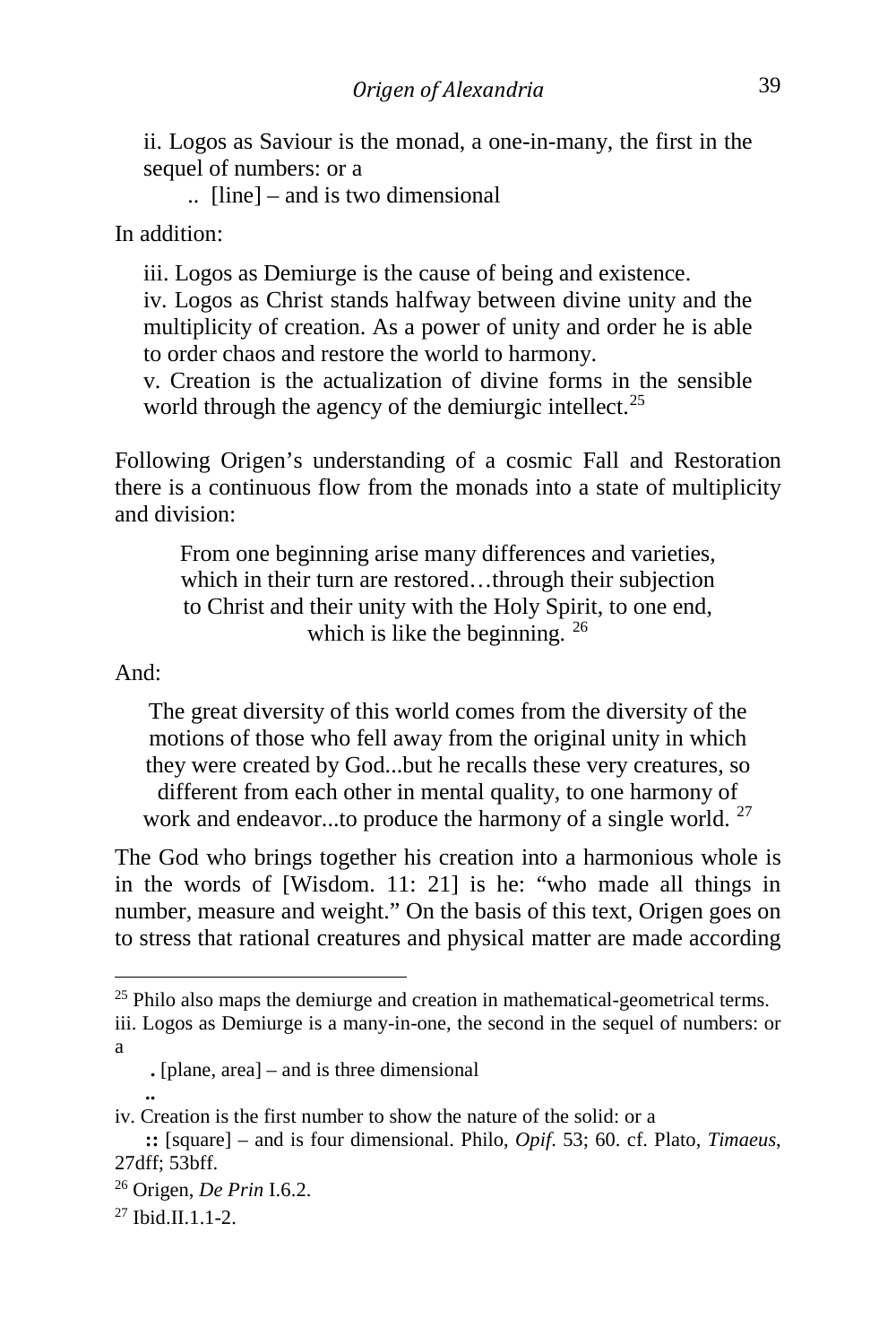to 'abstract objects' such as number and measure; that consequently harmony applies to the ordering of creation;  $^{28}$  the ordering of his love;  $^{29}$  $^{29}$  $^{29}$  the determination of times and seasons;  $^{30}$  $^{30}$  $^{30}$  and to the nature of his judgment. <sup>[31](#page-8-3)</sup> Crucial here is - if there is an arithmological connection between first principles, numbers and things – the existence of abstract objects are crucial to extending Origen's proposal.

 Arguments for the existence of abstract objects offered by Plato were long debated in the Academy.<sup>[32](#page-8-4)</sup> The status of Forms and mathematical objects are of a characteristically Platonic interest in two ways: firstly, science cannot be done without numbers and secondly, abstract entities such as Forms and Numbers are identical with the divine intellect. The status of abstract entities was not only a matter of deep concern in the Academy. The crucial question is: since the Logos is the place of Forms and other abstract objects such as numbers  $\frac{33}{12}$  $\frac{33}{12}$  $\frac{33}{12}$  - are other mental and physical states and their properties, including the *epinoiai, logikoi* and *theoremata* of the Saviour possible abstract objects as well? [34](#page-8-6)

 There are three arguments in philosophy of mathematics that justify the existence of Forms, numbers and other abstract objects. Proofs that numbers, possible worlds, sets, relations, properties, and mental states such as sense and meaning are - *a priori* and real - include: [35](#page-8-7) 1] the indispensability argument, which shows that since we cannot do empirical science without numbers, the claim that metaphysically good reasons exist to affirm the existence of non-physical entities;  $36\overline{2}$  $36\overline{2}$ ] the

<span id="page-8-0"></span><sup>28</sup> Origen, *DePrin* II.9.1.

<span id="page-8-1"></span><sup>29</sup> Ibid. *CCt* III.

<span id="page-8-2"></span><sup>30</sup> Ibid. *CMts* 74.

<span id="page-8-3"></span><sup>31</sup> Ibid. *CRm* II.3.

<span id="page-8-4"></span> $32$  The status of mathematical objects was at the center of debate in the Academy. See (Findlay) 1974, 57ff.

<span id="page-8-5"></span><sup>33</sup> Origen defines Logos as *idea ton ideon* cf. *CCels*. VI.64.1; the *ideai, eide* and *logoi* are contained in Logos cf. *De Princ., I.4.5.68*; *CJh* I.24.1 as pre-figurations of all the genera and species of the sensible world cf. *CCels*. V.39.43.

<span id="page-8-6"></span><sup>&</sup>lt;sup>34</sup> As proposed later, this appears to be so. cf. Wolinski, (1995) 465-494.

<span id="page-8-7"></span><sup>&</sup>lt;sup>35</sup> Contemporary questions about abstract objects have their origins in Frege's distinction between abstract and concrete objects where numbers, sets, relations and properties are viewed as both abstract [a priori] and real.cf. Frege, (1980).

<span id="page-8-8"></span><sup>36</sup> Field, (1989) 14-20. The indispensability argument establishes the truth of a claim based on the inferential indispensability of the claim. Descartes claims something is conceivable if it is logically possible [*Meditations* VI]. Hume proposes that if it is causally possible, whatever is conceivable is possible.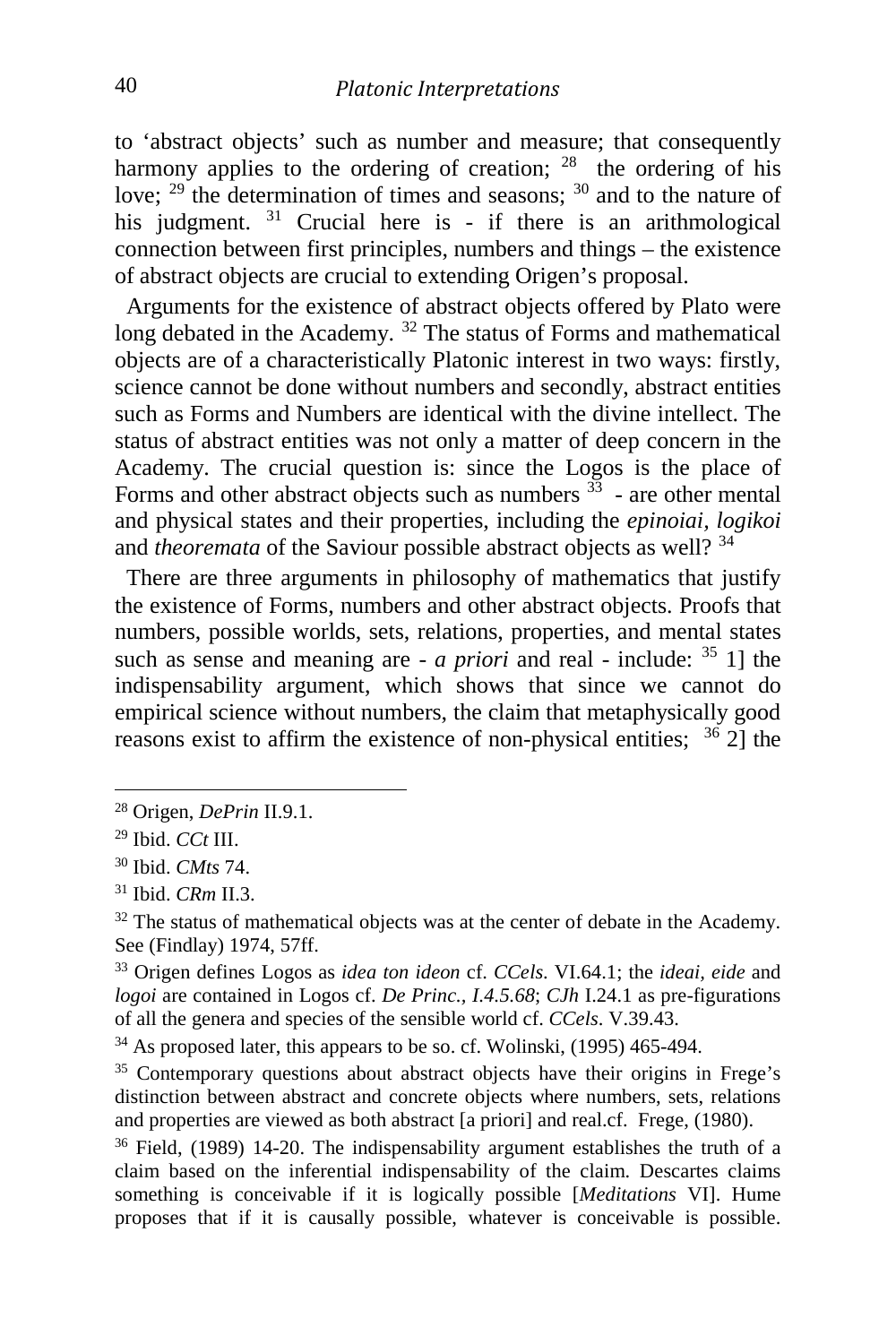ontological commitment argument, that maps how a first philosophy theory could be reduced to a series of ontological commitments in a variety of ways; so that a single theory can admit of a plurality of ontological interpretations without favoring one over others;  $37$  and 3] the conceivability argument, which proposes that the existence of abstract entities is conceivable if it does not involve a logical contradiction. [38](#page-9-1)

 Another version of the conceivability argument is Leibniz's law. Entities are identical only if they share all properties in common. On the basis of these arguments God and mind are logically possible for their possibility not only does not involve a contradiction, but abstract entities like God and minds are possible because they do not share the same properties as physical entities. The Quine-Putnam indispensability argument has attracted a great deal of contemporary attention, in part because many see it as the best argument for mathematical realism (or platonism). Thus anti-realists about mathematical entities (or nominalists) need to identify where the Quine-Putnam argument goes wrong. Many platonists on the other hand rely on this argument to justify their belief in mathematical entities. The argument places nominalists who wish to be realist about other theoretical entities of science (quarks, electrons, black holes and such) in a particularly difficult position. For typically they accept something quite like the Quine-Putnam argument as justification for realism about quarks and black holes. This is what Quine calls holding a "double standard" with regard to ontology. The indispensability argument also offers a good argument for metaphysical realism for it places physicalists, who are realists about the existence of the theoretical entities of physics, to consider the existence of the theoretical entities of metaphysics [Ideas, first causes and principles, minds, God and such] as real. To consider the Quine-Putnam argument as justification for realism about quarks and electrons but not about Ideas and first causes, would involve another "double standard" with regard to ontology.

<span id="page-9-0"></span> $37$  Quine, (1953) 13-19. The ontological commitment argument has generated contemporary controversy because it offers a good argument not only for ontological pluralism and ontological relativity but for Aristotelian and Neoplatonic ontologies. Whatever ontology a given theory or language commits to, are the sorts of existences that the theory commits itself to. Ontological commitments are commitments to the existence of certain sorts of entities. When we talk about either individual things or kinds of things, we commit ourselves to the existence of the things we talk about.

<span id="page-9-1"></span><sup>38</sup> Conceivability = logical possibility. On the basis of different versions of the 'conceivability argument' or Leibniz's law [A and B are identical to each other only if they have all properties in common] a second distinction between the content of thought and language and the neurological-psychological processes of thinking and speaking can be made. The content of thought and language, as distinct from their processes, are inclusive of meaning or reference.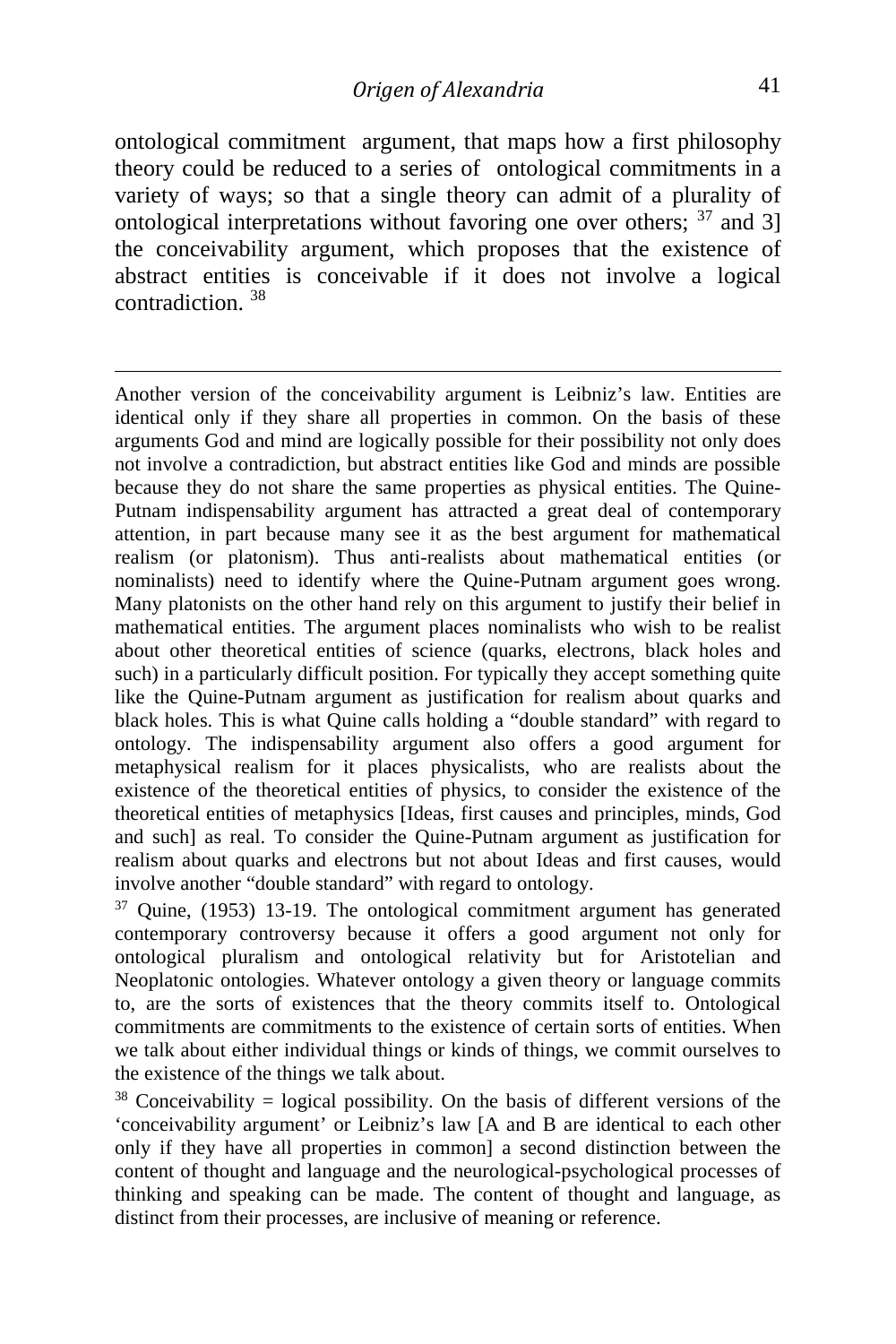Summary I.

 Origen proposes a metaphysics partially characterized by Neopythagorean mathematics. <sup>[39](#page-10-0)</sup> He infers from realist premises that abstract objects exist in the mind of God. What requires explanation is why without them self- knowledge and subjectivity would be incoherent and inexplicable. What piques interest further is - if Forms and numbers as abstract objects exist, then are other abstract objects ontologically warranted as well? Would they include divine names, attributes and even mental activities such as prayer? On the basis of the indispensability, ontological commitment and conceivability arguments such identity claims appear plausible.  $40$  Given the principle of unity or the identity of God, Logos and creation - a god within; and a desire for likeness unto god -abstract objects are open to internalization; to interiority through the agency of contemplative prayer. [41](#page-10-2)

#### A God Within and Likeness to God

 A.C. Lloyd distinguishes between two notions of self-knowledge: *conscientia* [consciousness] and *gnothi seauton* [god within] that may

<span id="page-10-0"></span><sup>39</sup> See Origen's comments on the number 50. cf. *CMt* XI.3.Following Philo, *Spec*. II.176-177; and Clement, cf. *Strom*. VI.11.

<span id="page-10-1"></span><sup>40</sup> Informally, identity is a relation each thing bears to itself: the identity of *a* and *b* implies, and is implied, by *a* and *b* sharing all their properties. There are two kinds of identity. *Numerical* identity or isomorphic similarity is distinguished from *qualitative* identity or exact similarity. Things are *numerically* identical only if they are one and the same thing [i.e. have the same *intrinsic* properties in common]: the Evening Star and the Morning Star are the same. Things are *qualitatively* identical if they look the same [i.e. have the same *extrinsic* properties in common]: planets, stars, identical twins and Ford automobiles are quantitatively identical. Objects also differ in respect of their intrinsic and extrinsic properties. A thing's intrinsic or inherent properties never change whereas its extrinsic properties do as Cambridge properties - a subset of extrinsic properties Cambridge change is non-genuine change. In this sense, an object's *numerical* identity is *a se* or isomorphic identity with no change possible in intrinsic properties while qualitative identity is *per se* or similar. For example, the commonplace statement that Jupiter's moons are four, which looks as if it predicates four of Jupiter's moons, should be read as the number of Jupiter's moons is four, as asserting that the two objects – the number of Jupiter's moons and four – are identical. The `is' in `is four' is not the ordinary predicative `is' but asserts numerical *identity*, just as in Euclid is the discoverer of geometry. 41 See Origen, *CCt* Preface; *Orat*. 1.

<span id="page-10-2"></span>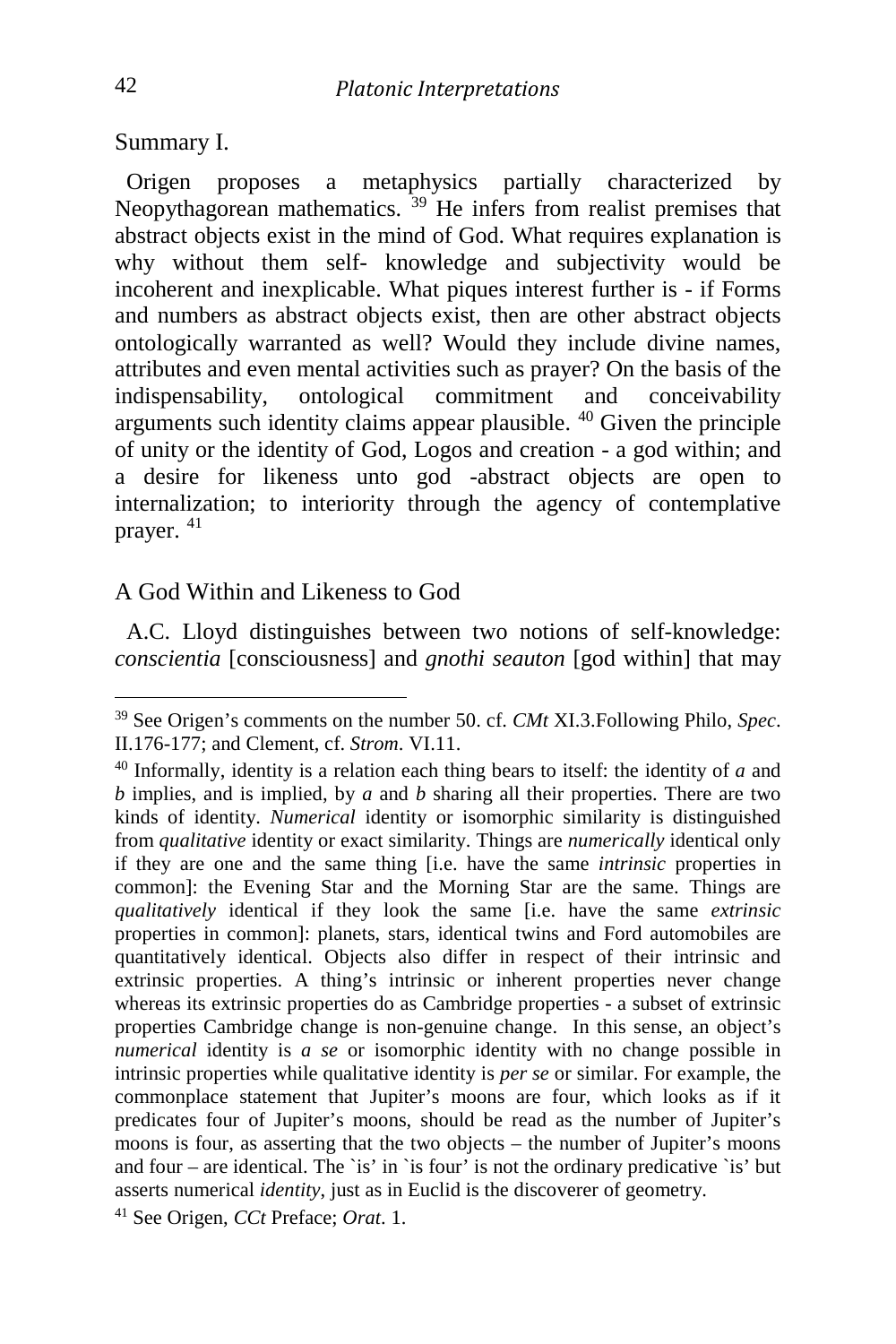help clarify Origen's notions of 'consciousness' and 'interiority.' Selfknowledge in the Platonic tradition is anchored in a *gnothi seauton* that consummates in a *homoiosis theo* [union with God: Plato, *Theaet*  176ab].  $42$  The crucial point to note is that subjectivity [selfreflexivity] cannot be translated as consciousness of the kind which après Descartes knows only its own internal mental states in their representational, phenomenalist or constituting activities. [43](#page-11-1)

 The discovery of a *logos* self-knowledge and subjectivity results in an awareness that there is a [qualitative] identity of thinking and being. Indeed, the veracity of subjectivity, subjective states, and selfknowledge rests ultimately not only on being conscious of the *causal*  relationship between self or subject and first principles but on recognition of a '*gnothi seauton*' complemented by a desire for '*homoiosis theo*.'

 Origen develops the principles of 'a god within' and achieving 'likeness unto god' in terms of a strict moral and ascetic way of life, through which the subject transcends its empirical self and becomes like god. Here a later Pythagorean and Middle Platonic notion of the soul's need to be in a state of attunement is stressed. Origen concurs:  $44$ 

> The soul if found apart from that order and harmony in which it was created by God will…bear the penalty of its own want of cohesion. [45](#page-11-3)

Echoing Philo, [46](#page-11-4) Origen describes man as a musical instrument to emphasize the power of spiritual harmony:

…the well-tuned instruments [*scil*. David and his sons]… were endowed with musical agreement. Such agreement is so effective that when just two who are in accord with the divine music put a request to the Father… he grants it. [47](#page-11-5)

<span id="page-11-0"></span><sup>42</sup> On *homoiosis theo* in Alexandrian Pythagoreanism and Origen, see G. Bostock (2003) 465-478. For where these terms appear in Origen's works, see Castagano, (2000); Limone, (2018).

<span id="page-11-1"></span><sup>43</sup> Gurtler, (2005) 113-130; Berchman, (2007) 175-190.

<span id="page-11-2"></span><sup>44</sup> G. Bostock, (2003) 474-478.

<span id="page-11-3"></span><sup>45</sup> Origen, *De Prin* II.10.5.

<span id="page-11-4"></span><sup>46</sup> Philo, *Cher* 128.

<span id="page-11-5"></span><sup>47</sup> Origen, *CMt* XIV 1.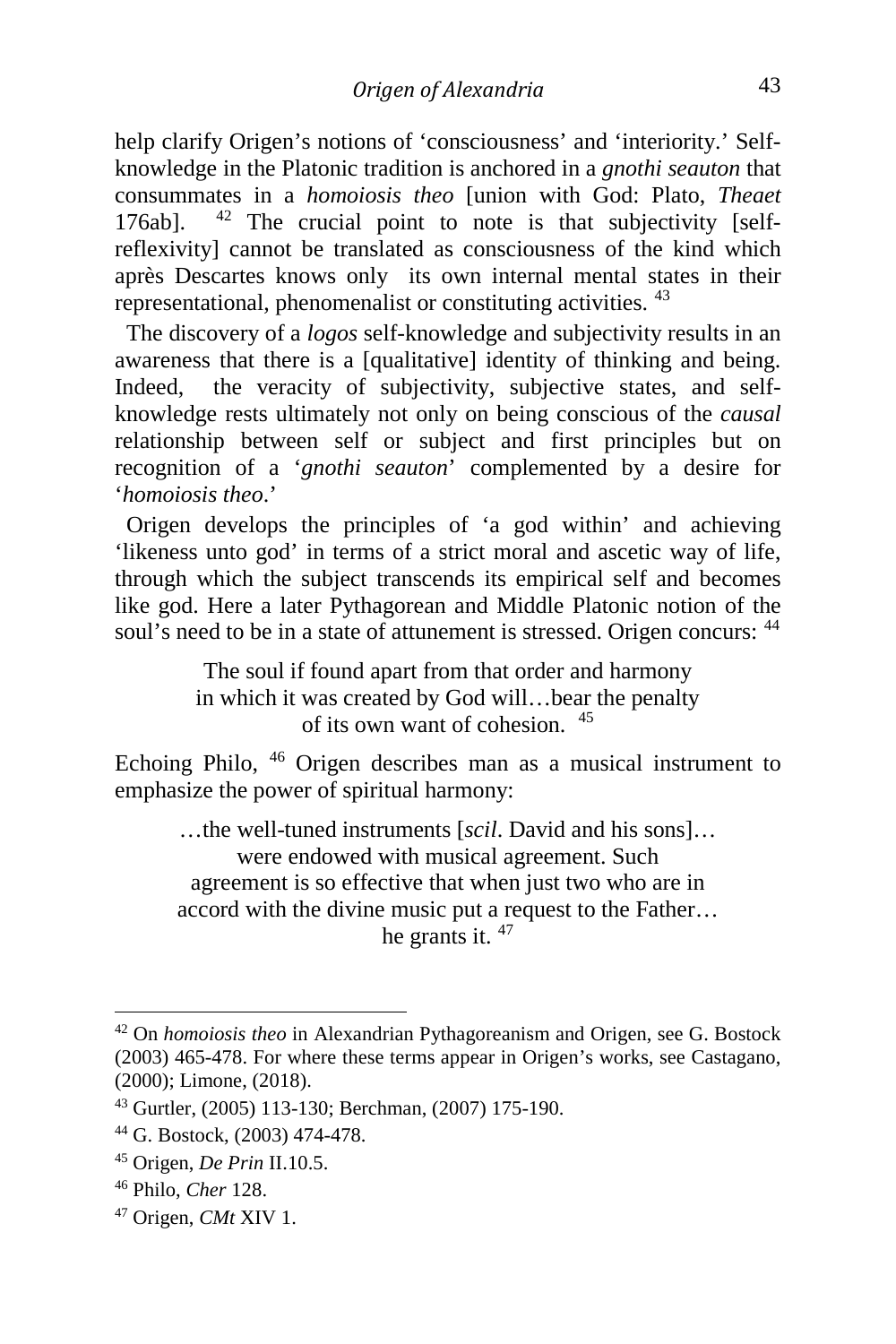Harmony is only preserved when the Good Shepherd guides the irrational impulses of the soul. [48](#page-12-0)

 The context for soul's development assumes a fall away from unity into multiplicity and a return to a state of unity and harmony:

> Our Saviour wishing to save man, wished to save his body, soul and spirit and so assumed all three. At the time of the Passion they were separated. At the time of the Resurrection they were united. [49](#page-12-1)

 Both concepts imply a redemption which encompasses the cosmic and subjective in four parsings: first, a fall from unity to multiplicity; secondly a return to unity and harmony; thirdly, the multiplicity of creation and the fragmentation of soul; and fourthly, a need for macrocosm and microcosm to be brought back into unity and harmony. On the Cross man is sundered and in the Resurrection he is united through Christ who harmonizes the three aspects of his being:

> The three have met together in his name, and he is there among them, because they are consecrated to him, and none of the three, body, soul or spirit are opposed to him.  $50$

Ultimately the principle of *homoiosis theo* is related to the issue of correlation between divine and human unity. Clement notes:

To believe in God ….is to become a unit, being indissolubly united in him; and to disbelieve is to be separated, disjointed, and divided. <sup>[51](#page-12-3)</sup>

Origen proposes that the man who separates himself from God becomes many:

> When he sins, the man who is one becomes many... divided into parts and fallen from a state of unity. [52](#page-12-4)

Clement maps assimilation to God through Pythagorean imagery.

That Pythagorean saying was mystically uttered concerning us, that man ought to become one; for

<span id="page-12-0"></span><sup>48</sup> Ibid, *Hier* V.6.

<span id="page-12-1"></span><sup>49</sup> Ibid, *Dial* 7. 1-16.

<span id="page-12-2"></span><sup>50</sup> Ibid. *CMt* XIV.3.

<span id="page-12-3"></span><sup>51</sup> Clement, *Strom.* IV.157.2.

<span id="page-12-4"></span><sup>52</sup> Origen, *Phil.* VIII.3.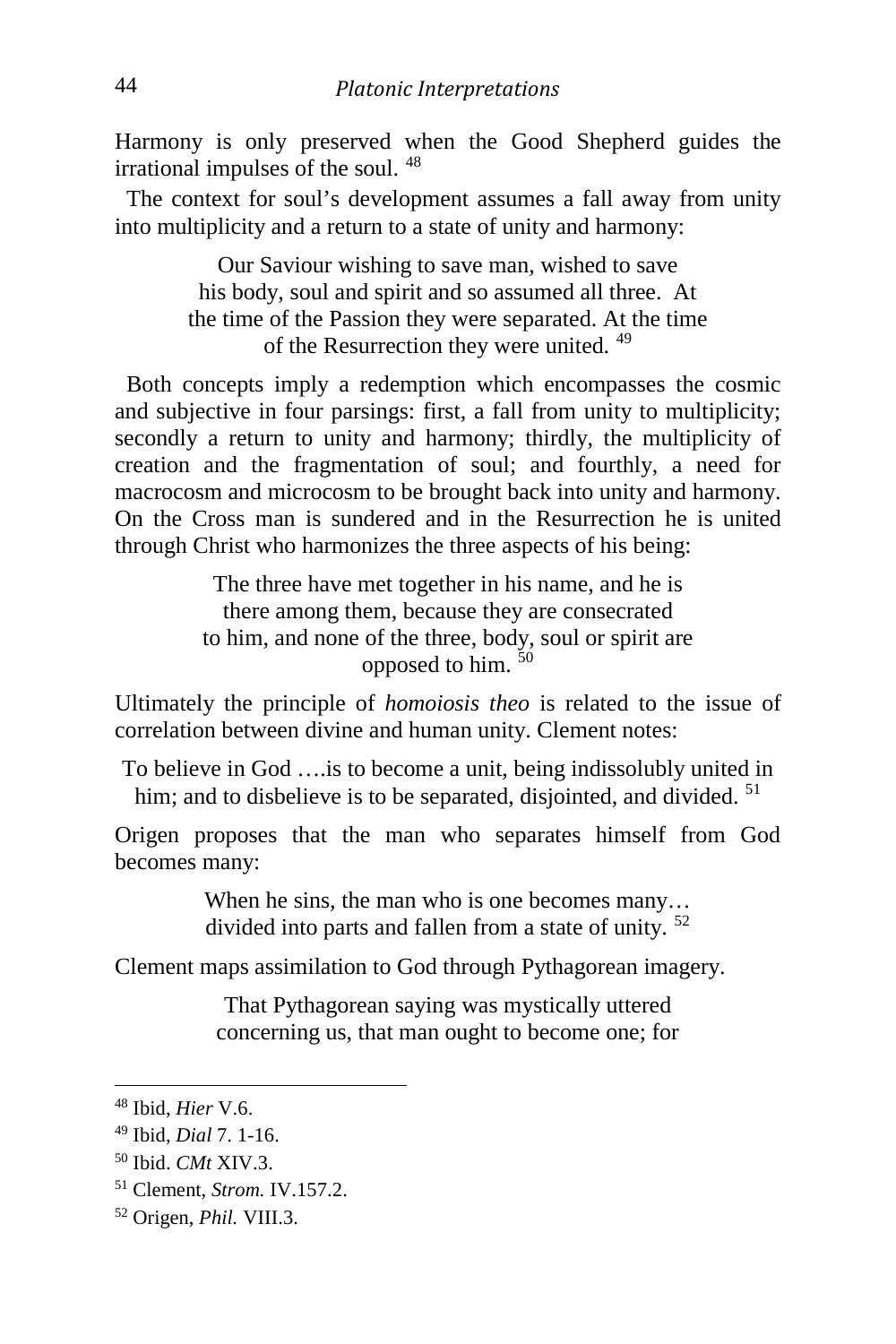the high priest is himself one; God being one in the immutable state of the perpetual flow of good things. [53](#page-13-0)

Origen concurs:

### God is one. He is described as one not only in number …but also in nature, because he never becomes anything other than himself…Similarly the imitator of God is himself one.<sup>[54](#page-13-1)</sup>

 Origen was well aware that skeptics, for example, not only denied that there could be knowledge of the external world, they also denied the possibility of self-knowledge, subjectivity Moreover they denied the epistemic certainty of a *gnothi seauton* or a *homoiosis theo tout court*. To refute these arguments, he proposes [along with Aristotelians and Platonists] a hierarchy of increasing self-awareness: beginning from sense-perception and ending in a *gnosis* where the mind discovers not only a transcendent self beyond an empirical self, and an *episteme* beyond the limits of somatic meaning and subjectivity but additionally an ideal language beyond ordinary language - wherein *Logos* speaks us and where divine aseity mixes with human perseity through the *praxis* of contemplative prayer.

 How Origen managed to convince himself that *gnothi seauton* was a unified self-reflexivity rather than a binary self-consciousness rests upon giving the thinker the extended sense of participating in a single divine property - x rather than dual intelligible and sensible properties  $-$  y/z. He could not make this qualification explicit without relying on the Aristotelian distinction between sensitive and intellective souls. He viewed [self-reflexivity] as participating in a higher *nous poietikos* which leaves 'God within' to serve as the criterion of self-knowledge, subjectivity and meaning. Origen associates mind-as-reason with an 'exterior self' and mind-as-consciousness with an 'interior self' in 'union' with Logos. Once negating its exterior self [*sarx*], the soul finds a higher [*nous-pneuma*], and interior 'gnostic' self, who as a knower of all possible objects of spiritual awareness achieves *homoiosis theo.* <sup>[55](#page-13-2)</sup> If this is plausible, he offers an image of selfconsciousness, the subject, subjective states, and self-knowledge as a kind of 'inner sense' tied to the concept of *logos* as actualized self-

<span id="page-13-0"></span><sup>53</sup> Clement, *Strom.* IV.151.3.

<span id="page-13-1"></span><sup>54</sup> Origen, *HReL* I.4.

<span id="page-13-2"></span><sup>55</sup> Plato, *Theaetetus*, 176ab.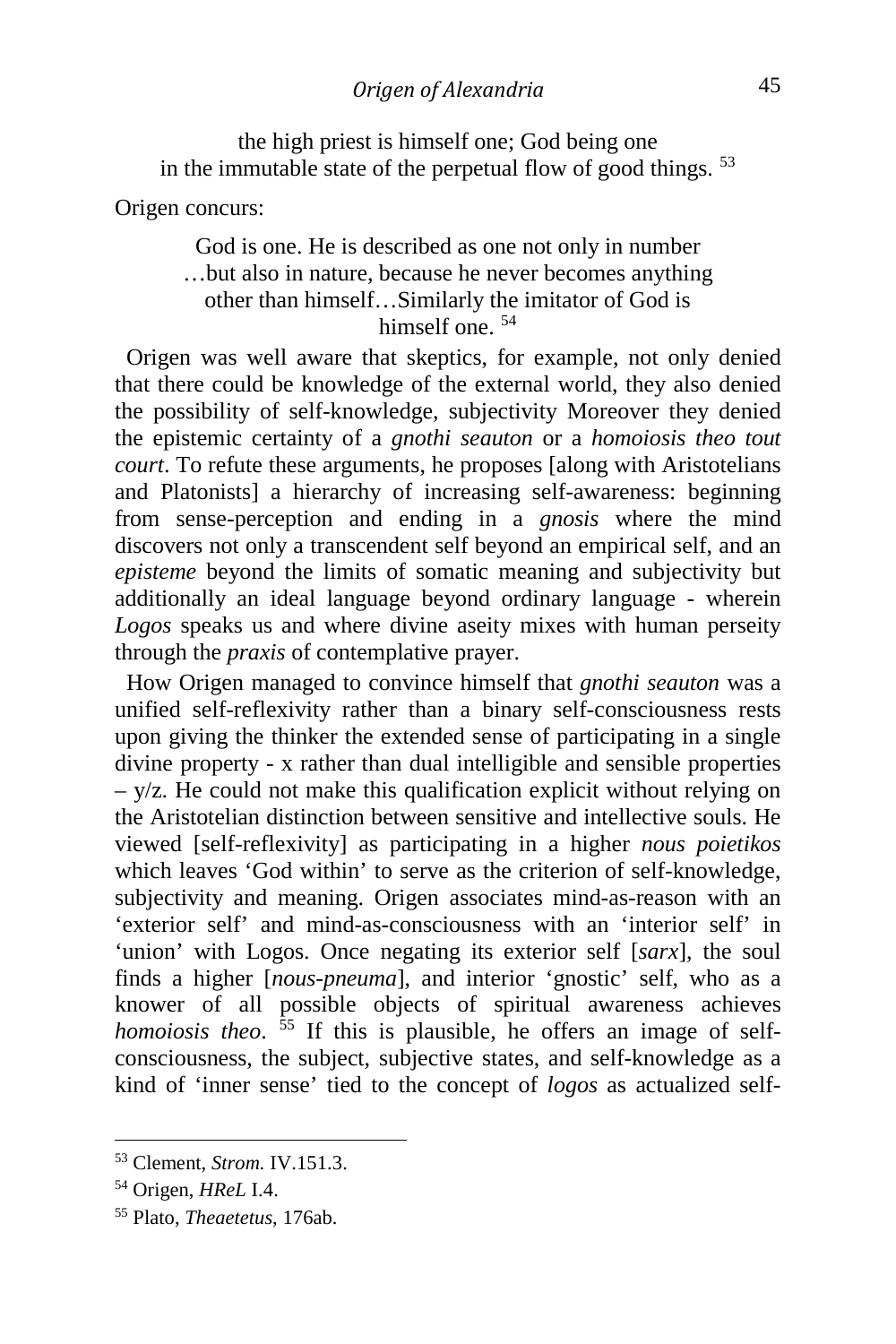consciousness which occurs when the self has *gnothi seauton*, thereby experiencing *homoiosis theo.* [56](#page-14-0)

…the highest good to which all nature is progressing…is That the highest good is to become as far as possible like God. ..man received the honor of God's image in his first creation but the perfection of God's likeness is reserved for him at the consummation. [57](#page-14-1)

 Within this context six claims come into play: 1] formal and final causality is the condition for the possibility of contemplative prayer; 2] mental states are actively reflective, and not merely passive and representational, when intentionally contemplating divinity; 3] *Logos*  is a third thing as [*nous poietikos*] or 'active intellect' which as God's wisdom intentionally receives and directs human thought and speech; 4] the *logikoi*, *epinoiai*, and *theoremata* of the *Logos*-Christ are 'divine intentionalities that illuminate a soul's quest for unity with divinity; [58](#page-14-2) 5] as love, bread and light these divine attributes intentionally direct human thought and speech toward first principles; and 6] the optimum way to 'intentionally' trigger the *logikoi*, *epinoiai* and *theoremata* of the *Logos*-Christ is through contemplative prayer and exegesis of Scripture. [59](#page-14-3) There are various *epinoiai, logikoi* (*CCels.* II.24) and *theoremata* of Christ (*CJn* II.8) and each denotes *Logos* as he eternally as Christ is in the world.  $60$  The amount of wisdom, light, and love

<span id="page-14-0"></span><sup>56</sup> For Neoplatonic parallels to Origen's appropriation of *gnothi seauton* and *homoiosis theo* see, Schroeder, (1986) 337-359; cf. Alfino, (1988) 273-284; Berchman, (2003) 437-450.

<span id="page-14-1"></span><sup>57</sup> Origen, *De Prin* III.6.1.

<span id="page-14-2"></span><sup>58</sup> On the theological significance of the mind-language predicates of the *Logos*-Christ see, Bertrand, (1951); Crouzel, (1961); Orbe, (1955) Ruis-Camps, (1970); Wolinski, (1995) 465-494.

<span id="page-14-3"></span><sup>59</sup> Origen, *CJn,* II.10. 64-65.

<span id="page-14-4"></span><sup>60</sup> Five theses follow from this notion of focal meaning: (1) There is an *episteme*  [way of thinking] that contemplates [*theorei*] being as being [*on e on*] complemented by a *phusis* [nature] to which first principles and causes belong necessarily and per se [*kath' auto*]. 2) *Episteme* is not merely an internal activity of grasping external objects in inner space, but one of an instance [*nous*] exemplifying its kind, which following Plato he called *Nous*. (3) If the activity of human thinking [*episteme*] is a theorizing [*theorein*] that contemplates ultimate causes and first principles, then human *nous* must join *episteme* in contemplation [*theorei*], for it is *nous* that apprehends the causal structure of reality that *episteme* contemplates. This also means the *episteme* that contemplates the *phusis*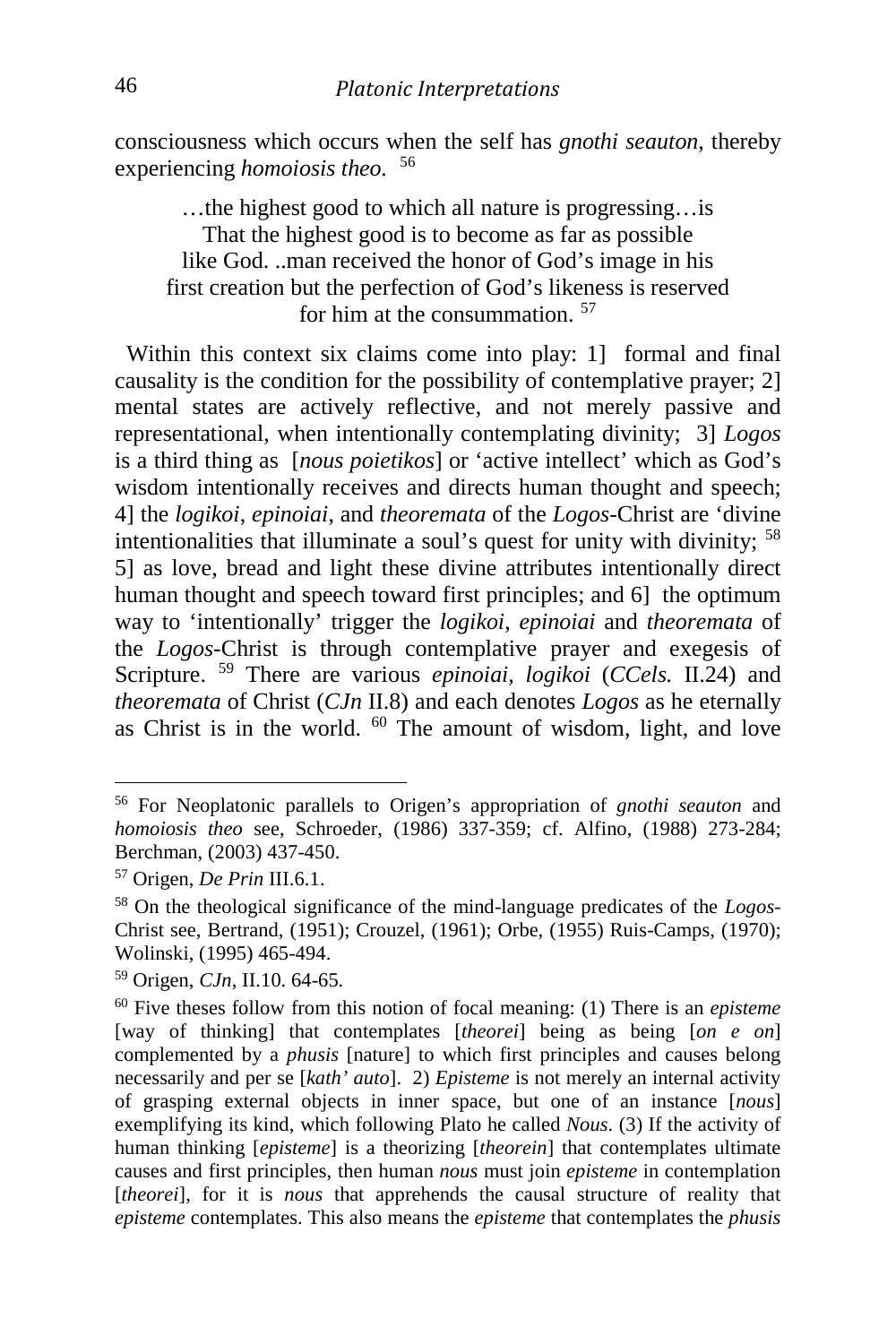souls receive depends on the degree they are capable of attaining selfrealization within '*theia aisthesis*.' (*HGn* I.8). Hence the *Logos*  appears to different classes of souls according to their capacities. To the sick he will appear as healer, for guidance he appears as shepherd, and his appearance as Wisdom and Life is kept for the perfect for the extent to which the *Logos* is proportionate to their likeness to him. <sup>[61](#page-15-0)</sup>

#### Summary II

 Origen proposes a philosophical anthropology partially within Neopythagorean contexts. Incorporating harmony into his schema of salvation recognition of 'God within' triggers a sense of disharmony and disunity in the soul and a desire for 'assimilation to God.' In this act a negative-affective displacement occurs where soul empties itself and achieves an *arithmos -* a joining; a putting together whose end is *homoiosis theo*: [62](#page-15-1) The acquisition of *gnothi seauton* and pursuit of *homoiosis theo* results in: 1] an abandonment of an empirical self, enframed by causal possibility, confined within sense and sensibility, and limited to ordinary language; 2] the acquisition of a transcendent self, open to logical possibility; and 3] access to an ideal language [prayer] that can neither be ordinarily - 'said' nor spoken of – but only  $\frac{1}{2}$ shewn<sup>, [63](#page-15-2)</sup>

#### Contemplative Prayer

 The passages which map Origen's aesthetics of prayer best are those which emerge in *On Prayer* and the *Commentary on the Song of* 

of 'being as being' has the character of *noesis* [intellection]. (4) Thinking is not an external thinking [of what we know other than ourselves as knowers] via images, representations, calculations, deductions or propositions. It involves no spatial difference, no mediating image or representation, no separation between knower and known, so as to turn self-knowledge into an unreliable knowledge of something else. (5) Thinking *refers.* It is always *of* or *about* something. *Noesis*  involves no subject-object distinction; it is a pointing, extending, or an extending toward abstract objects [*prote ousia/aitiai*]. *Aisthesis* involves a subject objectdistinction; it is a pointing, extending, or an extending toward concrete objects.

<span id="page-15-0"></span><sup>&</sup>lt;sup>61</sup> For the theological and liturgical contexts of prayer in Origen see, Hurtardo, (1999); Bradshaw, (1992); Martin, (1964).

<span id="page-15-1"></span><sup>62</sup> In the case of prayer as *arithmos*, where *ARO*, usually found in the longer form of *ararisko,* the self is structurally joined to Logos and God.

<span id="page-15-2"></span><sup>63</sup> See, P. Hadot (2002) where prayer is mapped as a spiritual exercise [*melete*].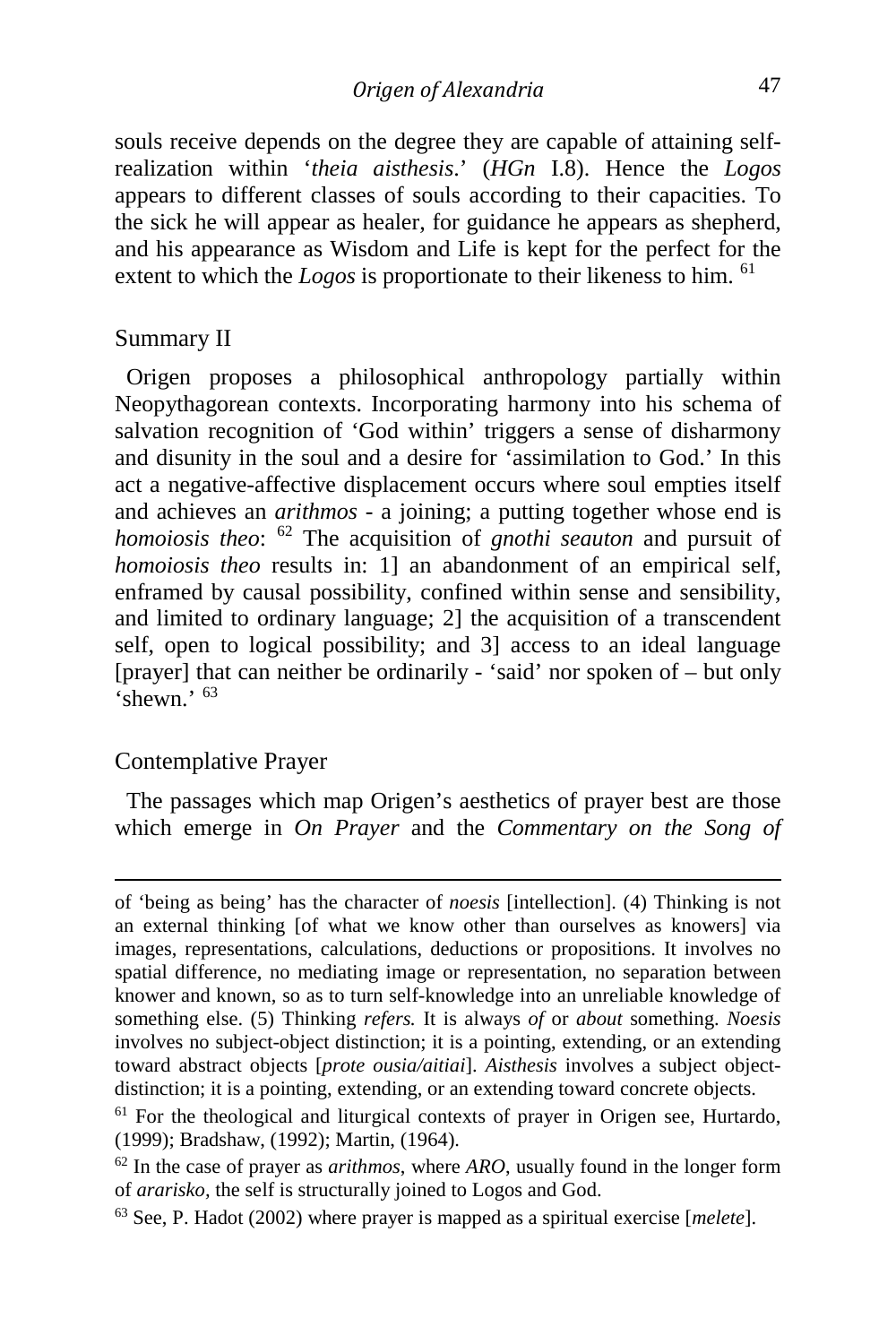*Songs*. [64](#page-16-0) But it is in the *Homilies on Leviticus* that a very blunt claim, in rather cryptic language surfaces, that symbolizes what the contemplative *praxis* of prayer in its *pros hen* sense means:

I think that he is said to 'chew the cud' who gives his effort to knowledge and meditates on the law of the Lord day and night. [65](#page-16-1)

 An aesthetics and language of prayer emerges in Origen, where thinking and speaking *of* first principles are contemplatively associated with sights, smells, sounds, tastes, and touch. <sup>66</sup> His epistemology of theology is grounded in a two-fold aesthetics of prayer which proposes not only a visual, tactile and olfactory *noesis* but also a contemplative *praxis*. This *noesis* and *praxis* of sights, smells tastes and touch become logically possible [as an *arithmos*] within prayer by contemplatively applying the categories [of substance, quantity, quality, relation place, and position]. <sup>[67](#page-16-3)</sup> Since Origen is keen to synthesize mental and physical property language to attempt a qualitative identity between mental and physical states, contemplative prayer often involves a non-propositional and non-discursive 'naming,' a noetic earthiness, wherein light, smoke, ringing, smoothness , food, drink, and sex "calls" forth an *episteme* of first principles through an aesthetics of prayer. [68](#page-16-4)

 In *On Prayer*, Origen distinguishes four types of prayer according to traditional *topoi* of invention: praise, thanksgiving, confession and petition. [69](#page-16-5) He also distinguishes between petitionary prayer for earthly and spiritual goods.  $\frac{70}{2}$  $\frac{70}{2}$  $\frac{70}{2}$  The highest form of prayer is contemplative

<span id="page-16-0"></span><sup>64</sup> Origen, *Orat*, I.1; *CCt* Pro. For studies on the spiritual senses in Origen and western Christianity see, Gavirlyuk and Coakley, (2011).

<span id="page-16-1"></span><sup>65</sup> Origen, *HomLev*, VII.6.

<span id="page-16-2"></span><sup>66</sup> On the spiritual senses in Origen see, Rahner, 1979: 81-103; Origen's concept of contemplative prayer complements well later Platonic theologicalepistemological tenants.cf. I. Hadot, (1984); Addey, (2014) 137-142. cf. Berchman, (1991) 184-216.

<span id="page-16-3"></span> $67$  For the categories as applied to prayer see, Origen, *DeOr*, VI.I.

<span id="page-16-4"></span><sup>68</sup> There is an immense bibliography on early Christian prayer and liturgy but little on prayer as *episteme* or as contemplative *praxis.* For a concise discussion of this issue see McGuckin, (2004). For contextualizing Origen on prayer with later Platonic tropes, see Tiomkin and Dillon (2015).

<span id="page-16-5"></span><sup>69</sup> For Origen's use of rhetorical *topoi* see O'Cleirigh (1995) 277-286.

<span id="page-16-6"></span><sup>70</sup> See, O'Meara, (1954) 7.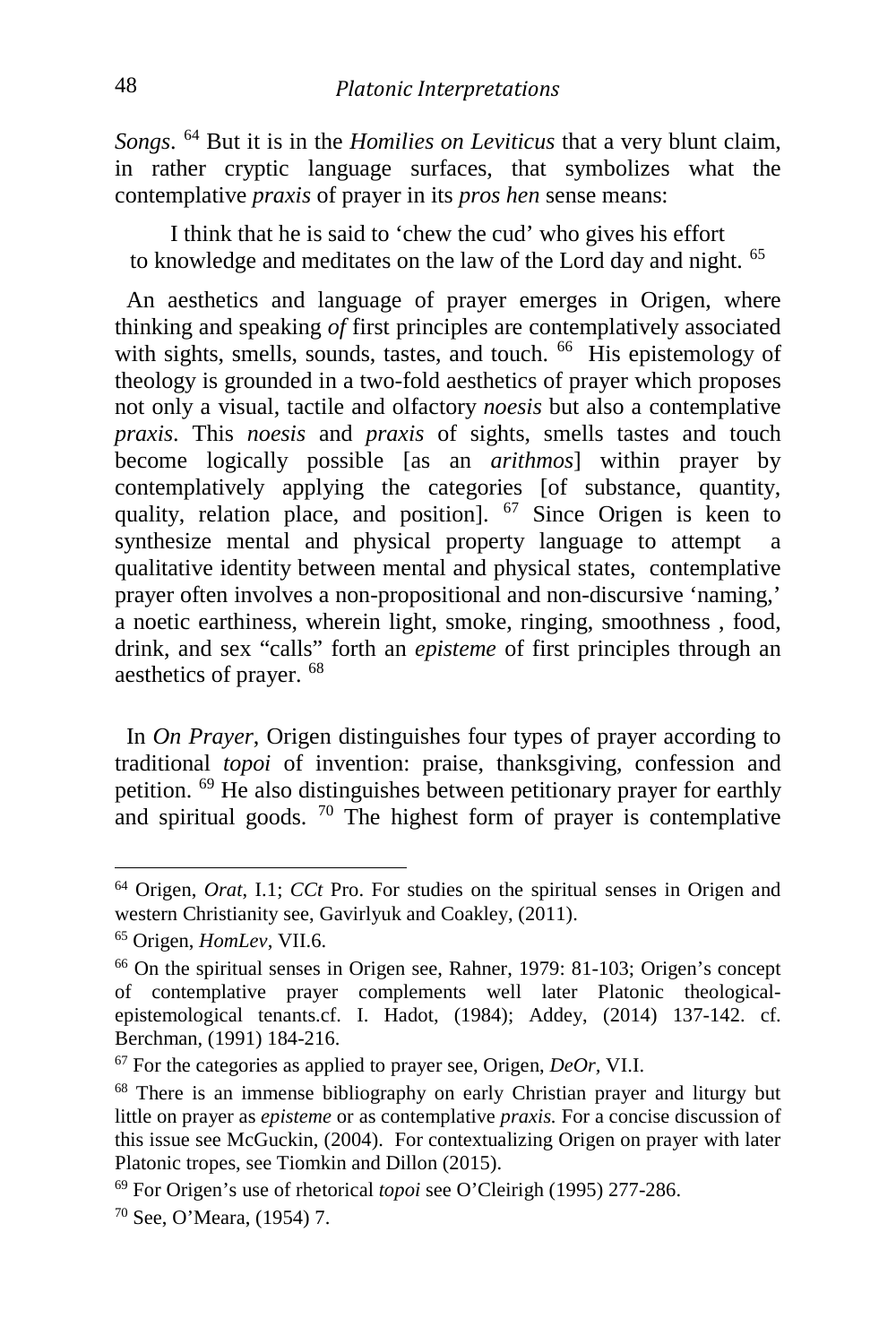utilizing a '*ennoeo ton theon'* or '*theoreo'* formulae. [71](#page-17-0) Things worth praying for have a "true and intelligible character [*ton alethinon kai noeton*]<sup>[72](#page-17-1)</sup> for contemplative prayer is not merely many words [*polulogia*], nor merely words [*logoi*], but *Logos* revealing itself to *logos.* 

Through contemplative prayer a soul participates within a divine *noesis noeseos*:

> But whoever has contemplated [*ho tetheorekos*] The better and more divine things, which are necessary To Him, will obtain the objects of His contemplation [*on tetheoreke*], for they are known of God, and are known to the Father even before they are requested.<sup>[73](#page-17-2)</sup>

This is so:

For the eyes are lifted up from interest in Earthly things…they look beyond whatever Is begotten and contemplate [*ennoein*] God alone, and hold modest converse with The one who hears them. Such people afford The greatest benefit…being transformed into The image...<sup>[74](#page-17-3)</sup>

Two cases illustrate such participation.

 Example I. In the *arton epiousion* access to divine *noesis noeseos* meets two language criteria - clarity and silence. Origen's clarity is that he not only allegorically combines the image of 'heavenly bread,' or the 'bread of life' with the fourth line of the Lord's Prayer – "on earth as it is in heaven," but he also employs property language, and an early version of the conceivability argument, to show how a soul can contemplatively direct itself towards a union with God and *Logos.* [75](#page-17-4) Indeed, mental and physical property languages are conflated, whenever Origen reflects on the mediatory role of Christ - "who as the "Word made flesh, comes to redeem all flesh." Indeed, since *epiousion* 

<span id="page-17-0"></span><sup>71</sup> Castagno, (2000).

<span id="page-17-1"></span><sup>72</sup> Origen, *Orat*, XIV.17

<span id="page-17-2"></span><sup>73</sup> Origen, *Orat*, XXI.2

<span id="page-17-3"></span> $74$  Ibid. IX.2.

<span id="page-17-4"></span><sup>75</sup> There are many examples of Origen's use of property language and the conceivability argument in his *Commentaries* and *Homilies*. cf. e.g. *Song of Songs*, III.V; XIV.III; *Exodus*, VII.4; *Judges*, VI.2; and Ezekiel, XIV.III.2.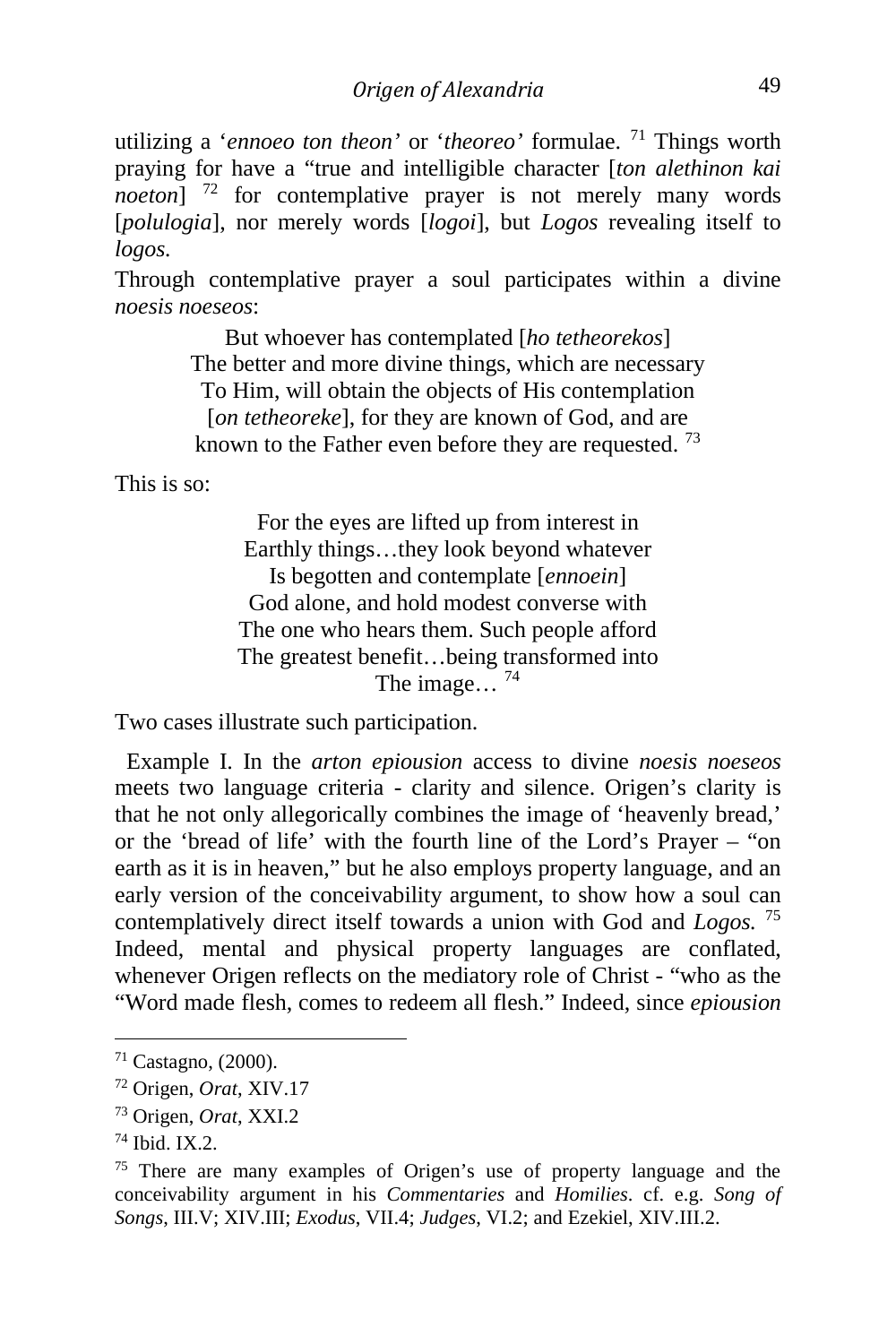is a heavenly food from Jesus himself, who receives his food from the Father alone, without the intervention of any other being, 'living bread' [*epiousion*] is noetic bread, intended for noetic man [*noetos anthropos*] alone. <sup>[76](#page-18-0)</sup> Among its many activities, it nourishes soul's rationality, the highest of which is contemplation [*theoria*].<sup>[77](#page-18-1)</sup> Here he combines the image of a noetic *epiousion* with a mind-language unity that yields a human-divine nourishing:

We must therefore think here of *ousia* as being the Same nature as bread. And just as material bread Which is used for the body of him who is being nourished enters into his substance, so the living bread and that which came down from heaven offered to the mind and soul, gives a share of its own proper power to him who presents himself to be nourished by it.  $78$ 

Origen introduces a version of the 'conceivability argument' to complement his mixed-property 'language game.' Conceivability is an epistemological notion concerning what can be thought, conceived or imagined that does not involve a contradiction. Since the soul needs to contemplatively pray to attain a unity with first principles, and since the *arton epiousion* offers a way by which a soul can intentionally direct itself toward receiving the *Logos* incarnate as *epiousion*, any soul nourished, sustained and shaped by *Logos* possesses not only divine *ousia*, but a qualitative identity with divinity when soul eats the 'Word made Flesh' as noetic or "Heavenly Bread." [79](#page-18-3) In receiving the Eucharist, soul and first principles share noetic properties in common. [80](#page-18-4) To support such a mixed property language game, Origen quotes Jesus' words at Jn10:30 and Jn4:32: "I have meat to eat which you do not know"... [and since]…"I and the Father are one," the *Logos*-Christ

<span id="page-18-0"></span>76 Mentioned briefly in the Gospels and the *Didache* VIII.2, *epiousios* only generated ample discussion, in the context of contemplative prayer and meditative practice, après Origen: in Athanasius, Gregory of Nyssa, Basil, Cyril of Jerusalem, Chrysostom, Cyril of Alexandria, Damascene, and Theophylact. cf. Chase, 2004: 42-58; Metzger, (1968) 64-66.

<span id="page-18-1"></span><sup>77</sup> Origen, *Orat*, XIII.213.

<span id="page-18-2"></span><sup>78</sup> Ibid. XXVII.9.

<span id="page-18-3"></span><sup>79</sup> De Lubac, (2007) 397-398 and 406-416.

<span id="page-18-4"></span><sup>80</sup> Also known as Leibniz's Law: A and B are identical to one another only if they have all properties in common.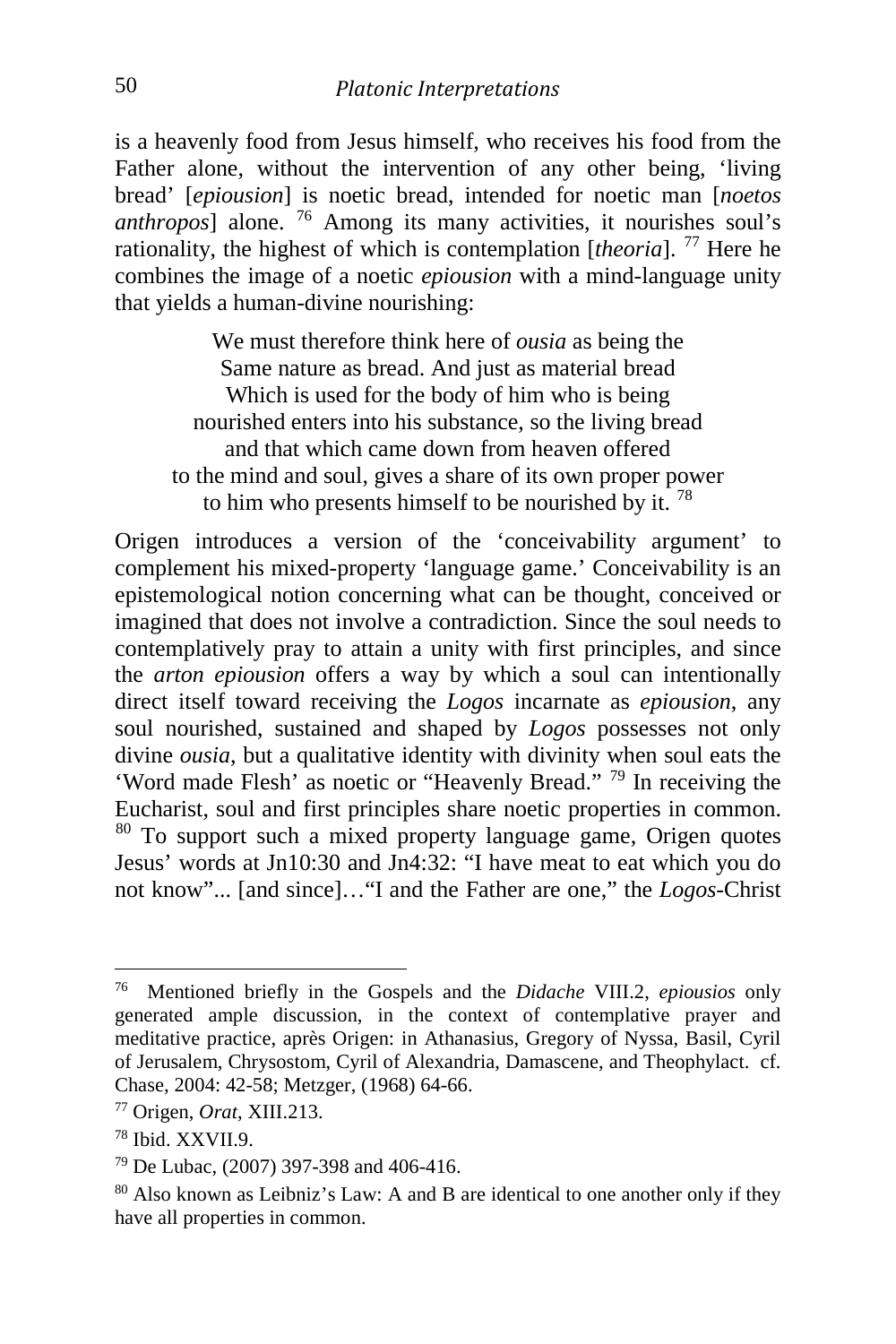is the meat or nourishment for rational souls.  $81$  His notion of spiritual or noetic development unites the 'true bread' [Jn6:32] with the 'true man'  $[Gen1:27]$ <sup>[82](#page-19-1)</sup> In nuce, Jesus as living bread is the nourishing element of the true man. By 'eating' the *epiousion*, a soul receives Christ, sharing in his divine properties. Indeed, a meeting of the soul in Christ occurs that is for Origen both culinary and reflective: [83](#page-19-2)

> Just as the Priest does not eat food in his own house Or in any other place but the Holies of Holies, so my Savior alone eats bread [...] while no one is able [...] when he eats, he draws me to eat with him. I stand and knock  $\left[ \ldots \right]$   $84$

The *Logos*-Christ replies:

The bread I will give is my flesh, which I will give For the life of the soul. [85](#page-19-4)

 Referencing Ex19:5 [LXX]: "you shall be to me a particular people out of all the nations," Origen also plays on the etymological similarities between and *epiousios* and *periousios* [they both derive from *ousia*]. [86](#page-19-5) He notes that while *epiousios* metaphysically denotes divine and human *ousia* uniting, *periousios* also refers to the ecclesiastical unity of the new Israel or Church [*periousios*] partaking in the *ousia* of God. God's people are made into his *periousios* – "as those abiding with the *ousia* of God and partaking of it. Here Origen emphasizes not only the *I* - but the *We* character - of the *praxis* of contemplative prayer.

Example II. In a fragment from a letter written by Ambrose to Origen [quoted by Jerome in *Letter 43 to Marcella*], a *praxis* of silent prayer emerges that fills out Origen's aesthetic of prayer. Counter-intuitively, categories common to Scripture and later Platonism are used, not only to define the relationship between first principles, but to map a correct contemplative practice during prayer.  $\frac{87}{2}$  $\frac{87}{2}$  $\frac{87}{2}$  Employing the categories of

<span id="page-19-0"></span><sup>81</sup> Origen, *Orat*, XIII.204.

<span id="page-19-1"></span><sup>82</sup> Ibid. XXVII.2

<span id="page-19-2"></span><sup>83</sup> Origen, *HomEz*, XXVII.2

<span id="page-19-3"></span><sup>84</sup> Origen, *Orat.* XIV.III.III.

<span id="page-19-4"></span><sup>85</sup> Ibid. XXVII.4.

<span id="page-19-5"></span><sup>86</sup> In *Orat*, XXVII.7. Working of Mt. 6:11, imagery of alimentary 'contact' with the divine is imaged allegorically and aesthetically by Origen.

<span id="page-19-6"></span><sup>87</sup> See, Berchman, (1992) 239-244.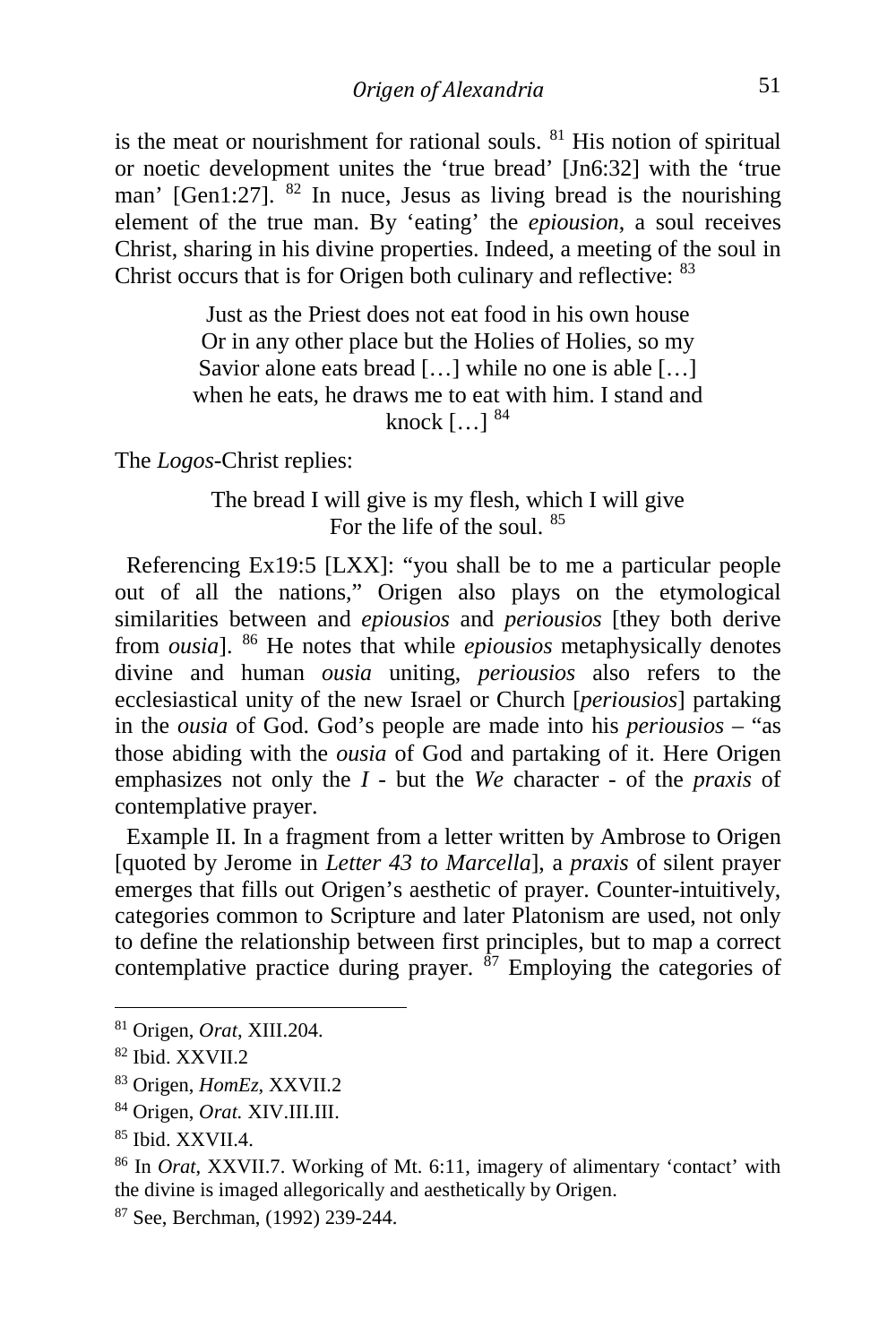substance, quantity, quality, time, place, position, relation and modality, a spatio-temporal map of when and how to pray is proposed by Origen. Meals were to be accompanied by reading Scripture. Since the posture of the body images the qualities of the soul in prayer, the best way to pray while eating is to extend hands with eyes elevated. Prayer could be conducted while sitting or lying down, if the person is ill. The corner of the house should serve as a sanctuary for both individual and communal prayer. In commenting on the direction of prayer, Origen advocates facing towards the East while praying which indicates the soul is looking toward the dawn of the true Light, the Sun of justice and salvation. [88](#page-20-0) Through the mixture of mental and physical property language, soul acquires a divine 'imagery.' In nuce, the practice of contemplative prayer brings into consciousness images of light that allow not only for a suspension of ordinary thought and language, but a union of properties between knowing human subject and known divine object as far as that might be possible. [89](#page-20-1)

#### Summary III

Prayer as a contemplative *praxis* matters.<sup>[90](#page-20-2)</sup> Its techniques achieve an 'affective displacement' that delivers the soul to its *telos* – a vision of first principles when soul intentionally thinks and speaks empirical reality away. This fracturing of the operations of propositional and discursive reasoning opens the embodied soul up to the divine within [*gnothi seauton*]. The conclusions of propositional thought and discursive language, though cogent, cannot be grasped by a noetic soul within grasp of the divine. Contemplative prayer is also about *logos* accessing *Logos*. Prayer permits the flowering of *Logos* in the human *logos*. Origen's proposal is that the self [in the contemplative practice

<span id="page-20-0"></span><sup>88</sup> Light is not a mere metaphor for Origen and Plotinus. It has substantiality. Following Aristotle, they define light as incorporeal *qua* luminous. cf. Beierwaltes, (1961) 334-362. cf. Schroeder, (1992) 25-28.

<span id="page-20-2"></span><span id="page-20-1"></span><sup>&</sup>lt;sup>89</sup> Acts of prayer are conducted as a noetic-pragmatic thought experiment or an *enhorasis.* Here logical possibility, as distinct from causal possibility, is the key not only to contemplative exegesis and prayer but to the actual practice of prayer. Origen limits logical possibility to a priori and synthetic presuppositions and causal possibility to a posteriori and synthetic propositions. Since a mental state is logically possible if it does not involve a contradiction, Origen considers logically possible scenarios in any *act* of contemplative prayer - including *homoiosis theou*. <sup>90</sup> There are similar affective patterns in Plotinus. On the affective character of Plotinian thought experiments see, Rappe, (1996) 259-266.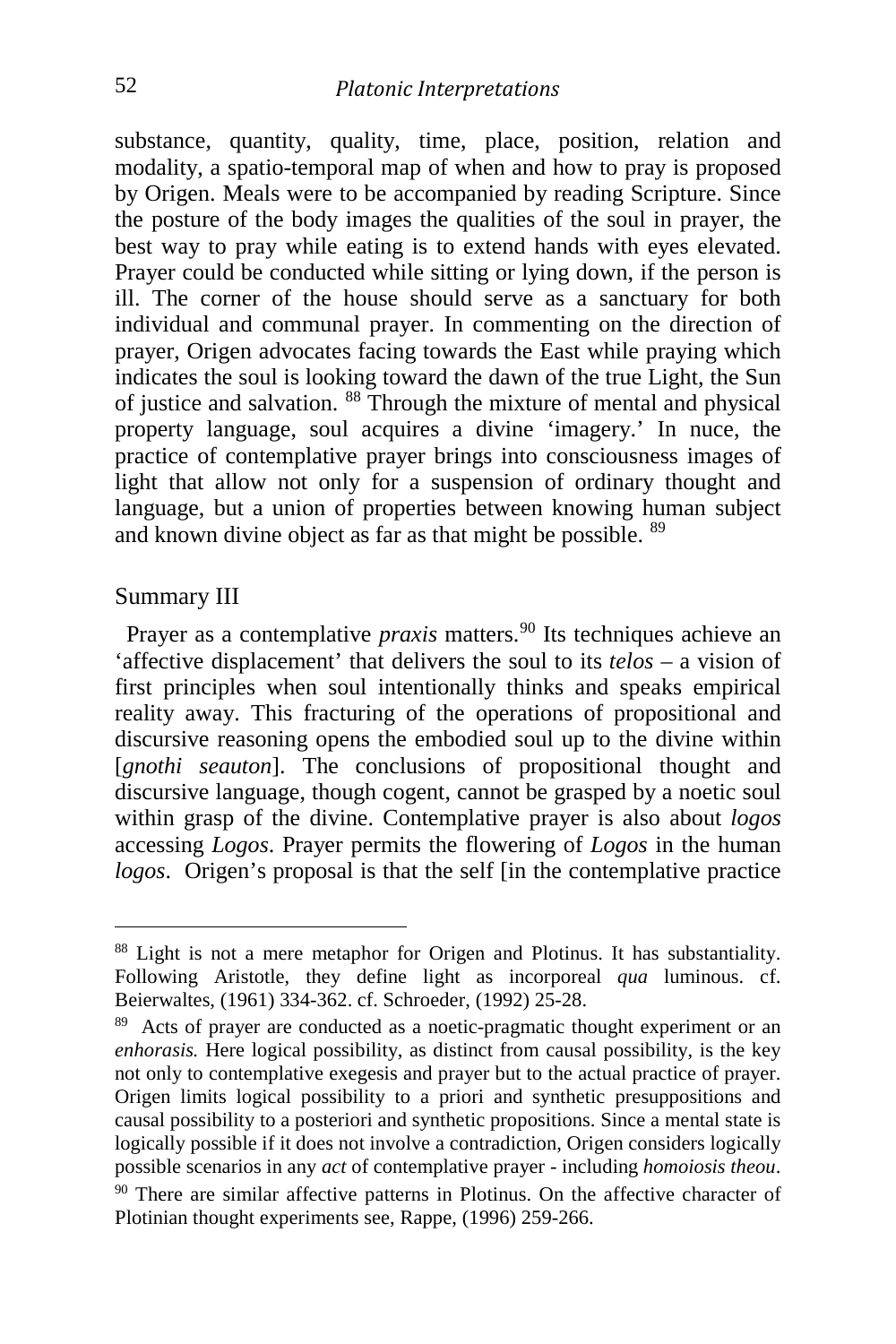of prayer] becomes aware of its "iconic" mental and physical character. As soul negates its *sarxic*-self, it affirms its *pneuma*-*nous* self; by negating its earthly self [*sarx*], it affirms its heavenly self [*pneuma-nous*]. <sup>[91](#page-21-0)</sup> In nuce, in the contemplative practice of prayer the choice of divesting oneself of the old man while putting on the new man occurs. [92](#page-21-1) Once this choice is made a heavenly self [*pneuma-nous*] enters into union with *Logos*. <sup>[93](#page-21-2)</sup> The *praxis* of prayer is epistemically instrumental in this process. It results in a thinking away of corporeality [*sarx*] and thus a breaking up of ordinary propositional and discursive reasoning which leads to a noetic illumination based on a divine presence within [*gnothi seauton*]. [94](#page-21-3)

#### Conclusion

 Although there is little evidence Origen held doctrines with affinities to Russell's theory of denotation and Wittgenstein's elementary propositions, he nonetheless works within a fundamental 'language' distinction between 'saying' and 'showing' where speech is associated with what should not deontically or propositionally be said and silence with what can be merely shown. Since the relationship between thought, language and the world is ineffable, contemplative prayer is merely a 'showing' of divine reality and no more. <sup>[95](#page-21-4)</sup> Two questions remain: is speech reduced to silence in the *praxis* of prayer; and is

<span id="page-21-0"></span><sup>&</sup>lt;sup>91</sup> The term *eikon* is scriptural [cf. LXX Gen 1:26-27]. It symbolizes for Origen an earthly/heavenly; letter/spirit; flesh/spirit dichotomy based on Pauline references. For purposes of this enquiry these distinctions denote ideal/ordinary ontological, epistemic and language distinctions.

<span id="page-21-1"></span><sup>92</sup> Origen frames this shift in a Pauline context contrasting *Gen*. 1:26 with *Gen*. 1:27.

<span id="page-21-2"></span><sup>93</sup> Origen's interpretation of relevant passages in the Introduction to the *Song of Songs* and *Gospel of John* suggest a double entrance of the Logos in the soul and the soul in Logos. Abolishment of the icon does not denote suppression of selfidentity but a likeness [*homoiosis*] which does not abolish iconicity but perfects it.

<span id="page-21-3"></span><sup>94</sup> For later Platonic parallels, see Lloyd, (1964) 188-200.

<span id="page-21-4"></span><sup>&</sup>lt;sup>95</sup> Wittgenstein's distinction between the sayable and unsayable or 'shown,' is pre-figured by Origen's distinction between ordinary language [propositionaldiscursive] and ideal language [non-propositional-discursive], or the languages of the ordinary-sensible and ideal-intelligible worlds which correspond with literal and allegorical exegesis of Scripture. cf. Wittgenstein, (1998) 2.021; 2.0211; Origen, *CCt*, Preface.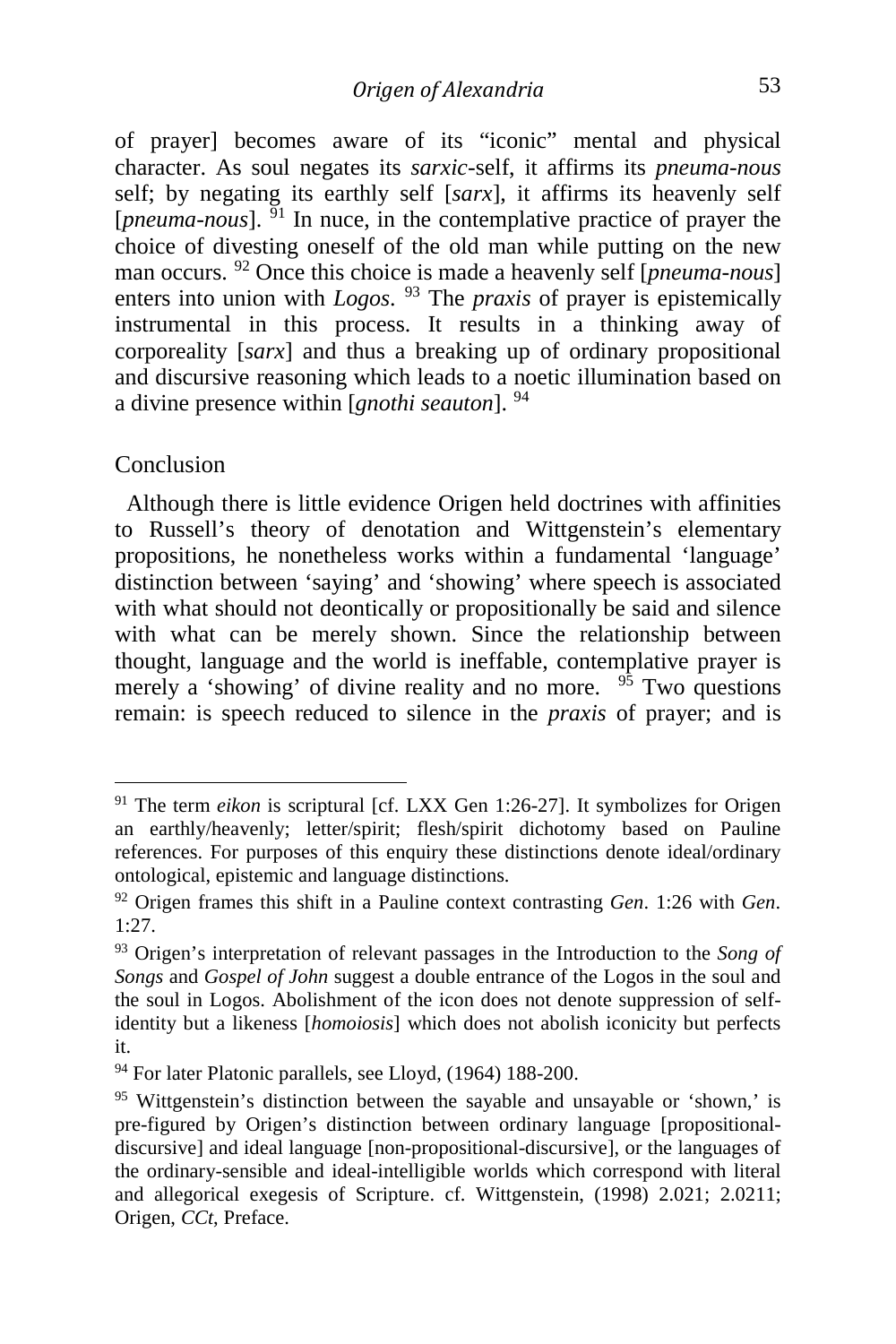whether to be silent or to speak an interpretive choice? <sup>[96](#page-22-0)</sup> Here Origen dialectically frames silence and speech as interpretive choices. In the act of contemplative prayer silence is elevated above speech, while in prayerful contemplation, silence is demoted below Speech. Whether Silence is identified with thought and elevated above Speech, [following Clement of Alexandria], or whether Silence is elevated above speech identified with thought, [anticipating Gregory of Nyssa], contemplative prayer involves, as Wittgenstein says, 'remaining silent about that which cannot be said and in what Heidegger calls: a "silence about silence" is difficult to apprehend. $97$ 

What Origen proposes is that knowing is not a matter of understanding reality propositionally from the outside in an indirect perceptual, phenomenal, phenomenological or linguistic way, rather unlike *propositional* or indirect understanding, which involves perception, intuition, and ordinary propositional thought and discursive language - non-propositional and non-discursive reasoning offer a direct *pre-suppositional* grasp or 'touching' of a divine reality through an ideal language of prayer. More significantly, Origen affirms the nature and possibility of knowledge and language without Descartes' explicit reflection on the problem of the subject to whom knowledge is communicated, or through whom knowledge and language comes to be where subjectivity is the key to objectivity.

 Contemplative prayer really matters. Its techniques achieve an 'affective displacement' that delivers the soul to its *telos* – recognition of 'a God within' and achieving a 'likeness to God' wherein a lower self thinks and speaks empirical reality away thereby achieving a divine subjectivity. Indeed, the more we pray, the farther we push *logos* toward *Logos* and the closer the self comes to a recognition of a *gnothi seauton* and its *homoiosis theo*.

<span id="page-22-0"></span><sup>96</sup> Wittgenstein (1998) 6.4.5; 6.53-57.

<span id="page-22-1"></span><sup>97</sup> Heidegger (1962) 32-34 and 227.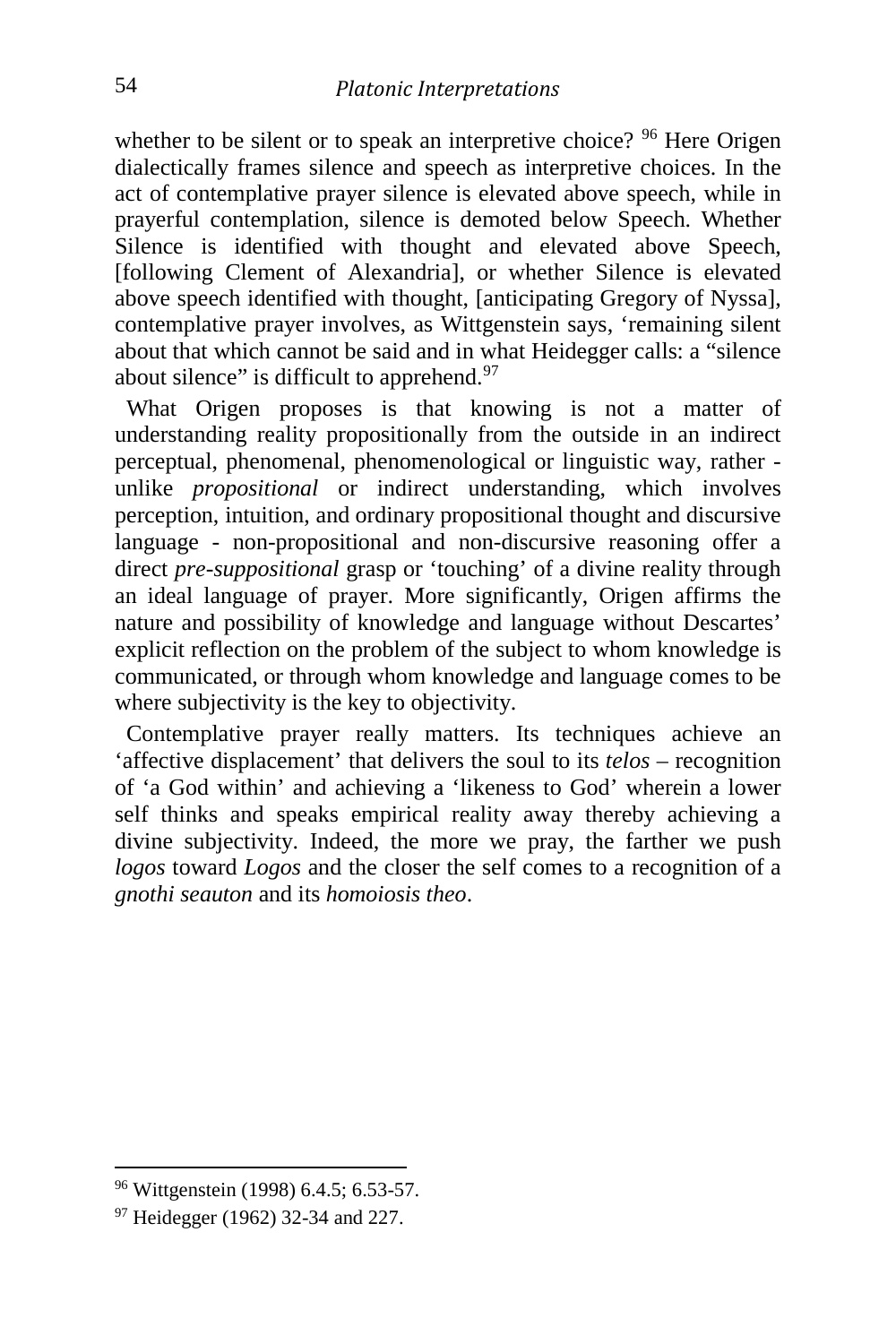### Bibliography

- Abbott, E. (1996). "Flatland." In D. Kolak and R. Martin [Eds.]. *The Experience of Philosophy*, 3rd. ed. Belmont: Wadsworth: 47-65.
- Abraham, W.J. and Aquino, F.D. (Eds.). (2017). *The Oxford Handbook of the Epistemology of Theology*. Oxford. Oxford University Press.
- Addey, C. (2014). Divination and Theurgy in Neoplatonism Oracles of the Gods. Farnham, Surrey, UK and Burlington, VT/USA.
- Alfino. M. (1988). 'Plotinus and the Possibility of Non-Propositional Thought.' In Ancient Philosophy. 8: 273-284.
- Beatrice, P.F. (1992). "Porphyry's Judgment on Origen." In R.J. Daly [ed.]. *Origeniana Quinta*. Leuven. Peeters Press: 351-367.
- Beierwaltes, W. (1961). "Die Metaphysik des Lichtes in der Philosophie Plotins" *Zeitschrift fuer philosophische Forschung* 15 [1961]: 334-362.
- -------- (1972). *Platonismus und Idealismus*. Frankfurt.
- Berchman, R.M. (2018). "First Philosophy, Abstract Objects, and Divine Aseity in Aristotle and Plotinus." In J.F. Finamore and D.A.Layne [eds.]. *Platonic Pathways*. Hockley, Prometheus Trust: 35-58.
- **-------- (**2017). **'**Origen of Alexandria' in W.J. ABRAHAM and F D. AQUINO [eds.], *The Oxford Handbook* of *Epistemology of Theology*, Oxford: Oxford University Press: 340-353.
- -------- (2013). "Arithmos and Kosmos: Arithmology as an Exegetical Tool in the De Opificio Mundi of Philo of Alexandria." In K. Corrigan and T. Rasimus (ed.). NHMS 82 Leiden: Brill: 167-198.
- -------- (2003). 'Self-Knowledge and Subjectivity in Origen." In L. Perrone (ed.). *Orig. VIII*. Leuven: Peeters Press: 437-450.
- -------- (1992). "Origen on the Categories. A Study in Later Platonic First Principles." In R.J. Daly. (ed.). *Orig. V*. Leuven: Peeters Press: 231-252.
- -------- (1983). *From Philo to Origen: Middle Platonism in Transition*. Scholars Press. Chico.
- Bertrand, F. (1951). *Mystique de Jesus chez Origene*, P. Vrin. Paris.
- Boehm. T. (2003). "Unbegrieflichkeit Gottes bei Origenes und Unsagbarkeit des Einen bei Plotin. Ein Strukturvergleich." In L. Perrone (ed.). *Orig. VIII*. Leuven: Peeters Press: 451-464.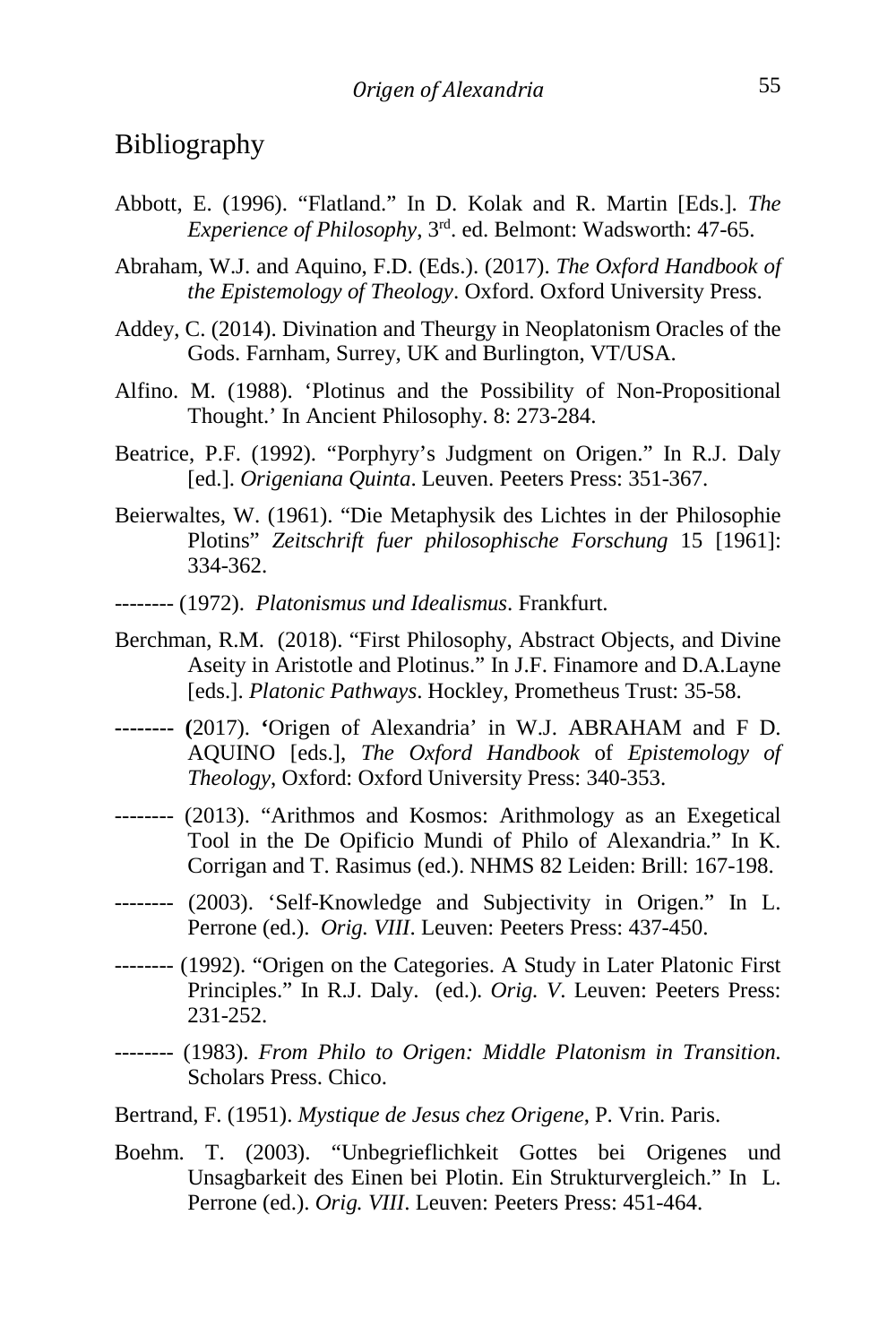- Bostock. G. (2003). "Origen and the Pythagoreanism of Alexandria." In L. Perrone (ed.). Orig. VIII. Leuven: Peeters Press: 465-478.
- Bradshaw, P.F. (1992). *The Search for the Origins of Christian Worship: Sources and Methods for the Study of Early Liturgy*,. New York: Oxford University Press.
- Carabine. D. (1995). *The Unknown God Negative Theology in the Platonic Tradition: Plato to Eriugena*. Leuven: Peeters-Eerdmans.
- Castagno, A.M. (2000). *Origene. Dizionaro, la Cultura, il Pensiero, le Opera*. Roma: Citta Nuova.
- Chase. F.H. (2004). The Lord's Prayer in the Early Church. In J. Robinson Armitage (ed.). New Jersey: Gorgias Press: 42-58.
- Crouzel, H. (1962). *Origene et la Connaissance, mystique*, P. Vrin. Paris.
- De Lubac, H. (2007). *History and Spirit: The Understanding of Scripture According to Origen*. San Francisco: Ignatius Press.
- Dorival, G and Le Boulluec [eds.]. (1995). *Origeniana Sexta*. Leuven: Peeters Press.
- During, I. and Owen, G.E.L. [eds.] (1960). *Aristotle and Plato in the Mid-Fourth C*entury. Goteborg.
- Edwards, M. J. (2002). *Origen Against Plato*. Routledge. New York.
- Field, H.H. (1989). *Realism, Mathematics and Modality*, Oxford: Blackwell.
- Findlay, N. (1974). *Plato: The Written and Unwritten Doctrines*, Routledge and Kegan Paul, London.
- Finamore, J.F and Layne, D.A. [eds.]. (2018). Platonic *Pathways*. Hockley: Prometheus Trust
- Finamore, J.F. and Berchman, R.M. [eds.] (2005). *History of Platonism. Plato Redivivus*. New Orleans.
- Frege. G. (1980). *The Foundations of Arithmetic*, Northwestern University Press, Chicago.
- Gavrilyuk, P.L. and Coakley, S. (2011). *The Spiritual Senses Perceiving God in Western Christianity*. Cambridge: Cambridge University Press.
- Gersch. S. (2006). *Neoplatonism After Derrida*. Leiden: Brill.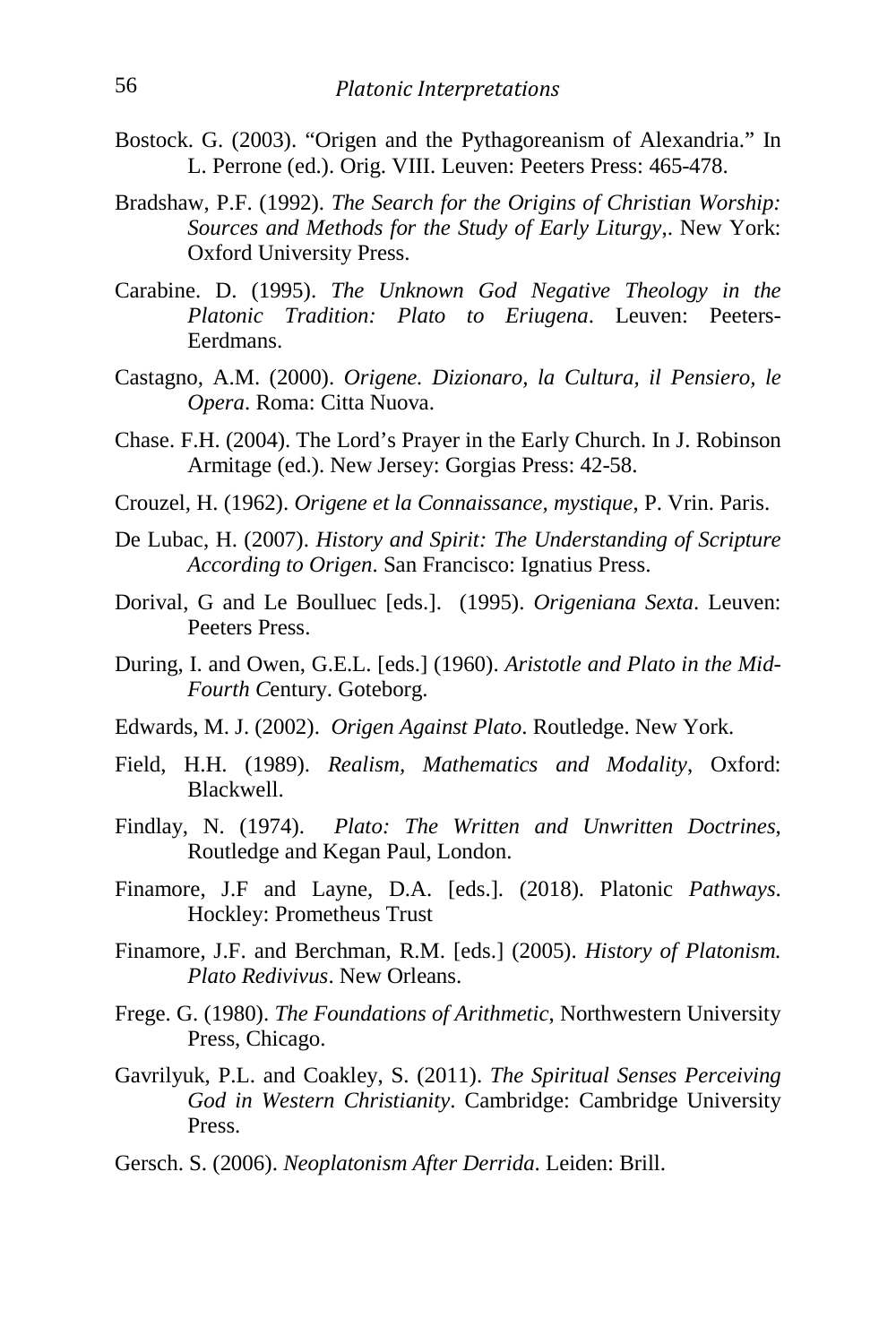- Gurtler, G. (2005). "Plotinus: Self and Consciousness." In J. Finamore and R.M. Berchman (eds.): 113-130.
- Hadot, I (1984). *Arts Liberaux et Philosophie dans le Pensee Antique*. Brepols. Leuven.
- Hadot, P. (2002). *Exercises spirituels et philosophiqueAntique*. Albin Micel. Paris.
- -------- (1998/2002). *Wittgenstein et le Limites du Language*. J. Vrin. Paris.
- Heide. D. (2016). "Heresy, Hermeneutics, and the Hellenization of Christianity: A Reappraisal of Embodiment in Origen's *De Principiis*" In *The Journal of the School of Religious Studies*, McGill University Volume 44 (2016): 41-59.
- Heidegger. M. (1962). J.Macquarrie and E. Robinson (trs.). *Being and Time*. New York: Harper and Row.
- Hutardo, L.W. (1999). *At the Origins of Christian Worship: The Context and Character of Early Christian Devotion*. Grand Rapids: Eerdmans Publishing.
- Koch, H. (1932). *Pronoia und Paideusis*. De Gruyter. Berlin.
- Limone, V. (2018). *Origene e la filosofia greca*. Morcellina. Brecia.
- Lloyd, A.C. (1964). "Nosce Tepsium and Conscientia." *Archiv fuer Geschichte der Philosophie* 46: 188-200.
- Mandrake, D.K.W. (2001). *Aristotle's Theory of Language and Meaning*, Cambridge. Cambridge University Press.
- Martin, R.P. (1964). *Worship in the Early Church*. Grand Rapids: Eerdmans.
- Mc Guckin, J.A. (2004). "Pre-Existence and Mystical Thought" in *The Westminster Handbook to Origen*, Louisville: Westminster John Knox Press.
- Metzger, B.M. (1968). *Historical and Literary Studies, Pagan, Jewish and Christian*. Leiden: Brill.
- Mortley, R. (1986*). From Word to Silence II. The Way of Negation, Christian and Greek*. Bonn. Hannstein.
- O'Cleirigh, P. (1995). "*Topoi* of Invention in Origen's Homilies" in G. Dorival and A. Le Boulluec, [eds.]. *Origeniana Sexta*. Leuven: Peeters Press: 277-286.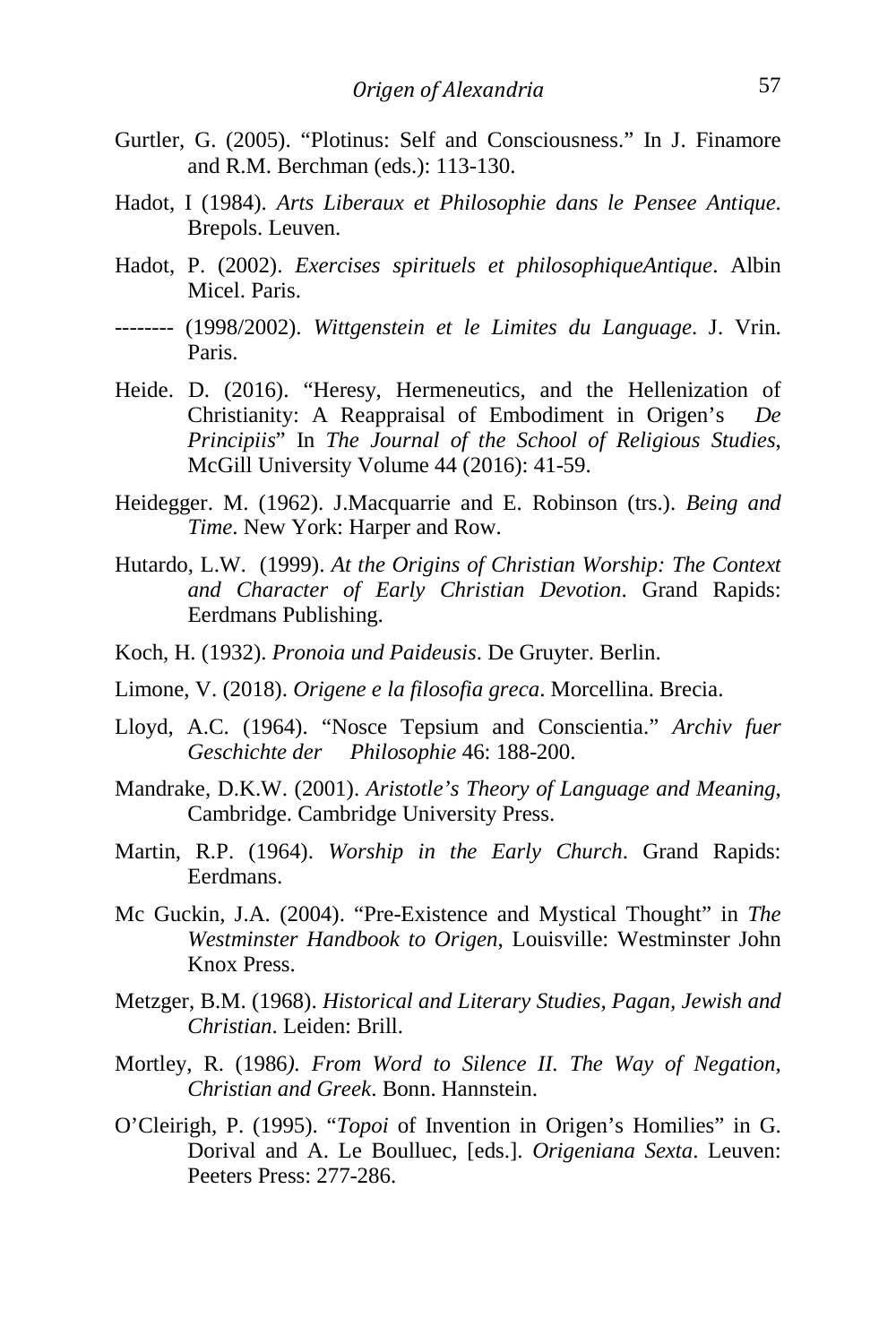- O'Meara, J.J. [ed.] (1954). *Prayer and Exhortation to Martyrdom*, vol. xix of J. Quastern and J.C. Plumpe eds., *Ancient Christian Writers: The Works of the Fathers in Translation*. Westminster, MD: The Newman Press.
- Orbe, A. (1955). *La Epinoiai Algunos preliminaries historicos de la distinction kat'epinonian*. Roma.
- Owen, G.E.L. (1960). "Logic and Metaphysics in some earlier *Wortes* of Aristotle." In During and Owen [eds.] *Aristotle and Plato in the Mid-Fourth C*entury. Goteborg:163-90.
- Perrone, L. (2011). *La Preghiera secondo Origene*. Morcelliana. Brecia.
- Pepin. J. (1982). 'Linguistique et theologie dans la tradition platonicienne.' In *Languages*. 65: 91-116.
- Quine, W.V. O. (1953). *From a Logical Point of View*, Cambridge: Harvard University Press.
- Rahner, K. (1979). "The Spiritual Senses in Origen," *Theological Investigations* vol. 16: 81-103.
- Ramelli, I. (2009). *The Christian Doctrine of Apokatastasis: A Critical Assessment from the New Testament to Eriugena*. Oxford: Oxford University Press.
- -------- (2009). "Origen, Patristic Philosophy, and Christian Platonism. Rethinking the Christianization of Hellenism." *VC* Jan 2009: 217- 263.
- Rappe, S. (1996). Self-Knowledge and subjectivity in the Enneads: In Gerson (ed.): 250-274.
- Ruis-Camps, J. (1970). "*El dinamsimo trinitario en la digitization de los seres rationales segun Origenes.* Roma.
- Schroeder, F. (2012.). '*Avocatio*. Rhetoric and the Technique of Contemplation in Plotinus.' In *Dionysius*. Vol. XXX. Pp. 147- 160.
- -------- (1986). 'The Self in Ancient Religious Experience.' In A.H. Armstrong (ed.). *World Spirituality*. Vol. 15. *Classical Mediterranean Spirituality*. New York.
- -------- (1986). "Conversion and Consciousness in Plotinus, `Enneads' 5.1 [10], 7." *Hermes* 114: 185-195.
- **--------** (1987). "*Synousia, Synaisthesis,* and *Synesis*: Presence and Dependence in the Plotinian Philosophy of Consciousness. "in *ANRW*: 677-699.